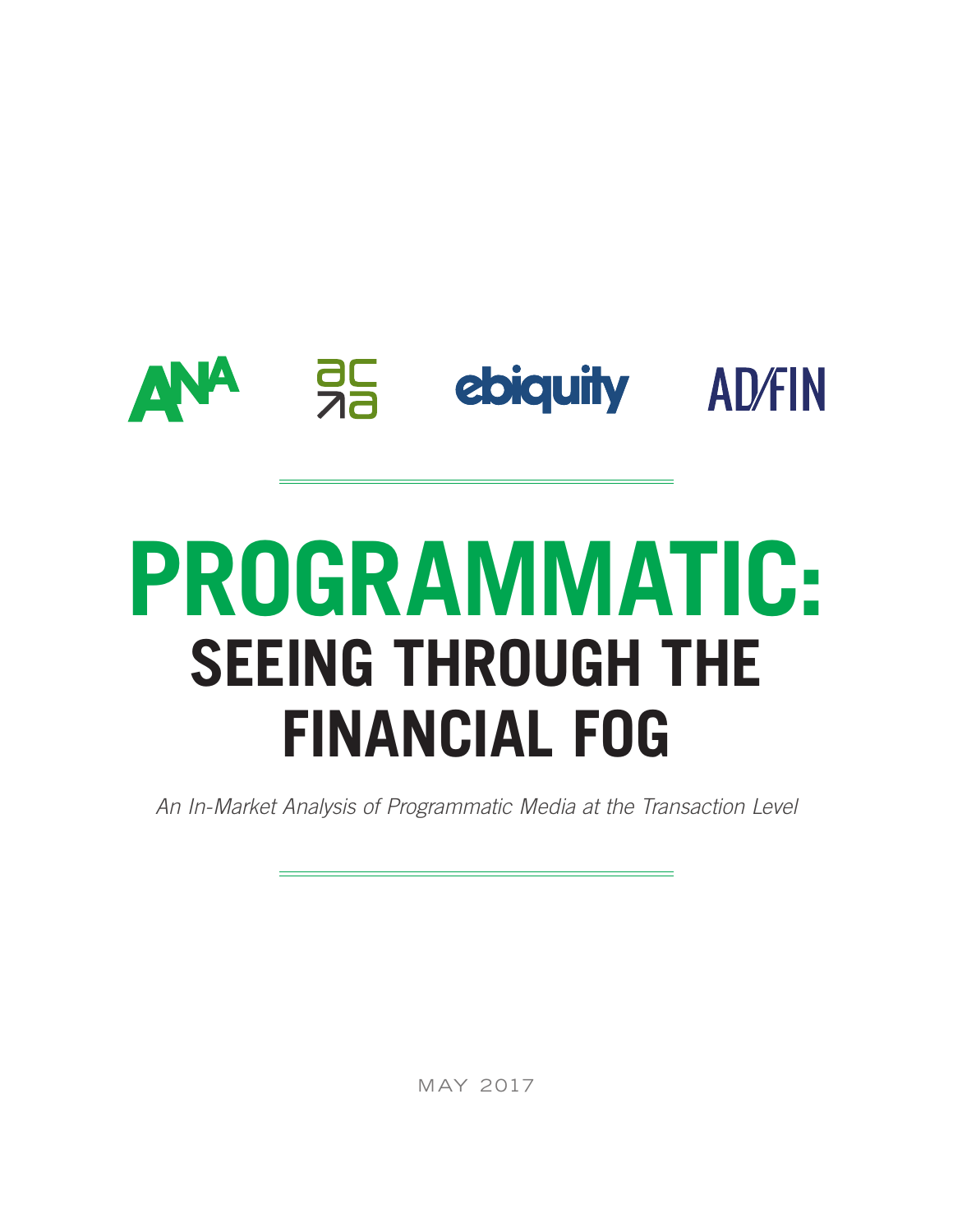# **Table of Contents**

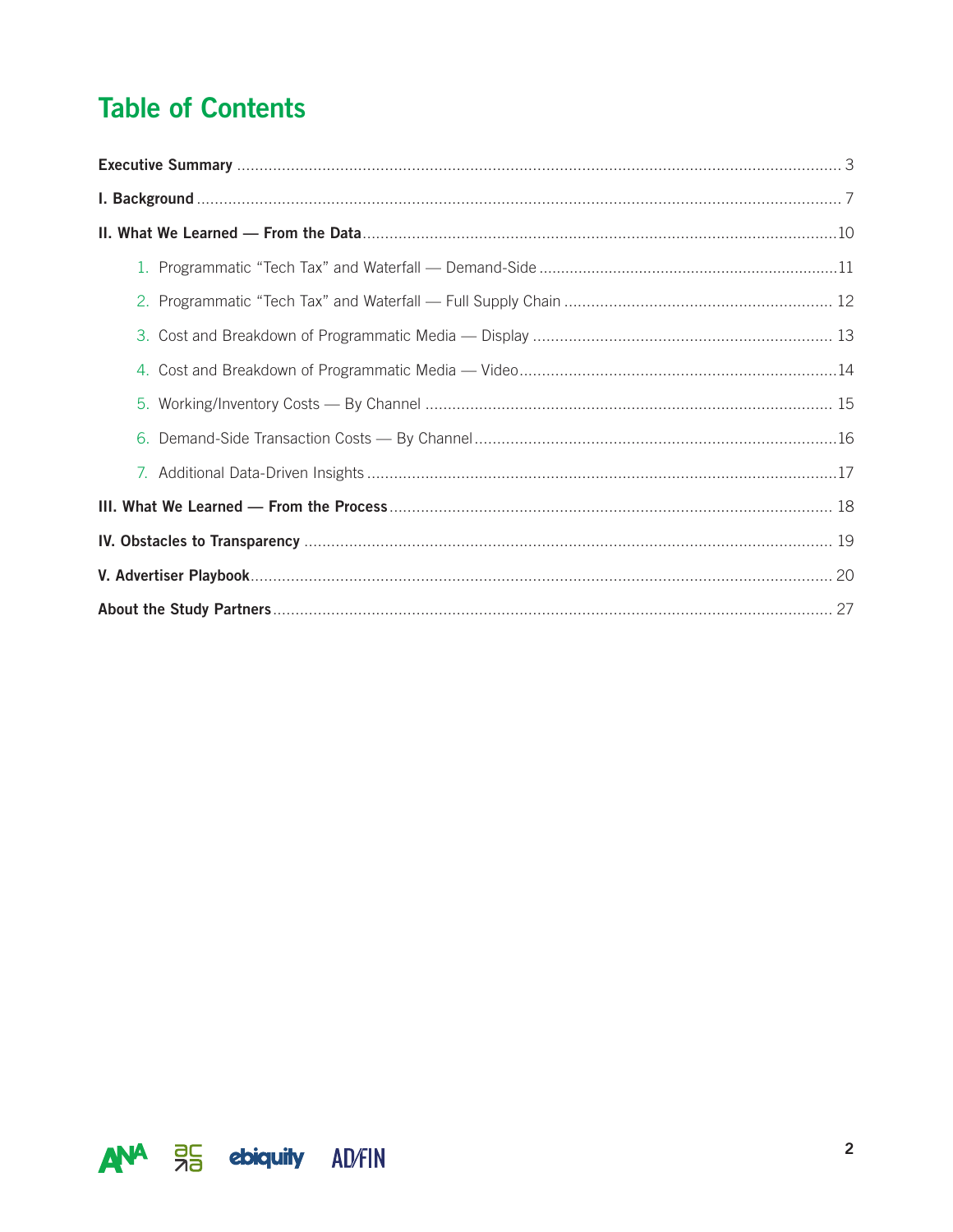# Executive Summary

#### This study was a joint initiative between the Association of National Advertisers (ANA), the Association of Canadian Advertisers (ACA), Ebiquity, and AD/FIN.

- Our goal was to investigate the costs and economics of the programmatic advertising ecosystem. We wished to explore concerns around programmatic transparency as discussed in the K2 Intelligence report commissioned by the ANA, ["An Independent Study of Media Transparency in the U.S. Advertising Industry,](https://www.ana.net/content/show/id/industry-initiative-media-transparency-report)" and the companion report from the ANA, Ebiquity, and FirmDecisions, "[Media Transparency: Prescriptions, Principles,](http://www.ana.net/content/show/id/industry-initiative-recommendations-overview)  [and Processes for Marketers](http://www.ana.net/content/show/id/industry-initiative-recommendations-overview)."
- Our primary source of intelligence was programmatic transaction data specifically, winning bid log data and associated metadata from each demand-side platform (DSP) purchasing media on behalf of participating advertisers. This data was identified as the best available source for the actual costs and fees for each impression purchased.
- It was agreed from the outset that participants and their partners would remain anonymous, unless they chose otherwise.
- Ultimately, the project spanned almost 2 years, from May 2015 through April 2017.

#### The study analyzed 16.4 billion media impressions purchased on behalf of seven major advertisers across five programmatic DSPs.

- The seven participants span 30 major brands in auto, banking, beauty, CPG, fashion, and travel.
- The data included both real-time bidding (RTB) and private marketplace (PMP) transactions.
- All impressions were part of fully disclosed programmatic buys. "Non-disclosed" transactions (by definition)<sup>1</sup> were not available, as they prevent access to transactional cost and fee details.<sup>2</sup>
- The vast majority (over 95 percent) of analyzed data was not executed by an agency trading desk, but bought directly by the media agency and/or DSP as a managed service.<sup>3</sup>
- The study did not directly investigate supply-side programmatic costs and fees incurred between the publisher and trading partners, such as supply-side platforms (SSPs). Where needed, estimates were used.

1 Per the ANA/Forrester's *The State of Programmatic Buying 2016*, a non-disclosed, also known as an undisclosed model, "typically refers to an arrangement where an agent and/or intermediary purchasing media on an advertiser's behalf does not disclose the actual closing/winning bid prices of media purchased, instead providing only a final price which includes margin and fees. By not disclosing the actual prices paid, margin (and potential arbitrage) are unknown and undisclosed to the client."

2Typically, when an agency offers a non-disclosed model, it allegedly buys media as a principal and then resells it to the advertiser for an undisclosed mark-up.

<sup>3</sup>In general, a managed service DSP will assume responsibility and have expert resources to execute media campaigns based on the needs and goals of each client. On the other hand, self-service DSPs typically leave all bidding and transactional decisions in the hands of users/clients, allowing them to manage campaigns on their own.

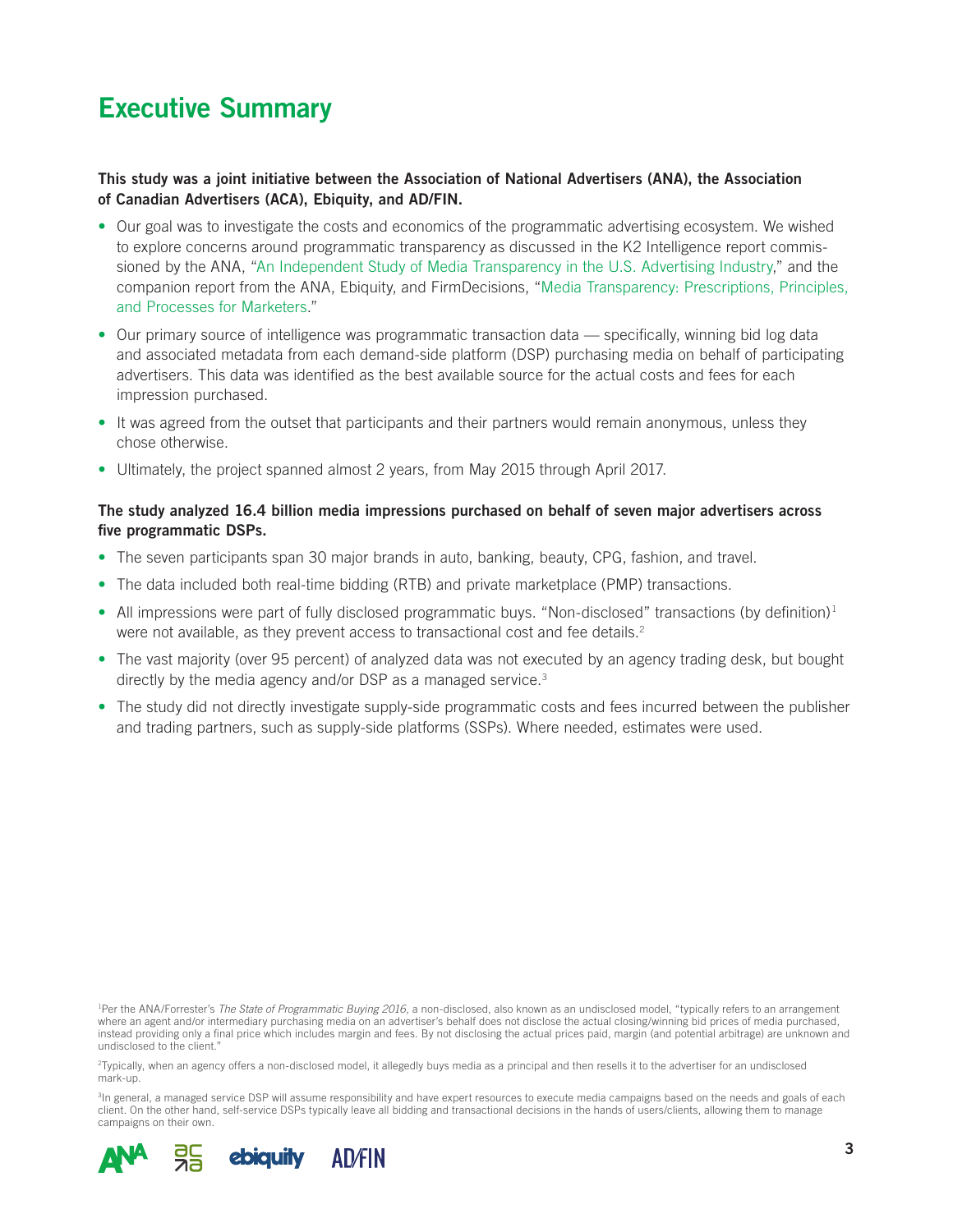A subset of the 16.4 billion impressions — 6.6 billion — was analyzed in greater detail at the campaign level<sup>4</sup> across 445 completed campaigns to showcase the underlying economics of disclosed programmatic transactions.

- Across Full Supply Chain: Advertiser  $\rightarrow$  Agency  $\rightarrow$  Trading Desk  $\rightarrow$  DSP  $\rightarrow$  Exchange  $\rightarrow$  SSP  $\rightarrow$ paid to Publisher
	- Across the full supply chain, the overall ratio of "working" to "non-working"<sup>5</sup> spend was found to be 58/42 percent on average, when the costs of both demand-side and supply-side fees and services<sup>6</sup> were included.
	- 58 percent was the mid-point, with the computed range of 54–61 percent.
	- In other words, 58 cents of each dollar ultimately purchased media inventory and audience exposure from a publisher, with 42 cents of programmatic investment consumed by supply chain data and transaction fees.
	- This calculation yielded a lower "programmatic tech tax" (42 percent) than reported in the [October 2014](https://www.wfanet.org/news-centre/wfa-publishes-guidance-on-best-use-of-programmatic-trading-2/)  [analysis](https://www.wfanet.org/news-centre/wfa-publishes-guidance-on-best-use-of-programmatic-trading-2/) by the World Federation of Advertisers (WFA)<sup>7</sup>, which estimated 60 percent. Specifically, the WFA estimated that 60 cents of each dollar covered programmatic transaction and data fees, with 40 cents remaining for the publisher. We believe a potential difference between the study's findings and those of the WFA are explained by the fact that the current study contains only disclosed programmatic buys, and had limited inclusion of agency trading desk fees. (Less than 5 percent of analyzed data was transacted via an agency trading desk.)
- Across Demand-Side Supply Chain: Advertiser  $\rightarrow$  Agency  $\rightarrow$  Trading Desk  $\rightarrow$  DSP  $\rightarrow$  paid to Exchange
	- When demand-side costs were isolated, removing estimated supply-side fees to focus more specifically on costs the advertiser has greater control over  $8$  — the ratio of "working/inventory" spend<sup>9</sup> to "non-working" spend was 72/28 percent.
	- In other words, 72 cents of each dollar purchased media inventory from a programmatic exchange, with 28 cents of programmatic investment consumed by demand-side data and transactional fees.
	- $\circ$  Additionally, across the 445 analyzed completed campaigns, we saw campaigns that had demand-side "working/inventory" to "non-working" ratios as high as 85/15 percent, and as low as 30/70 percent, revealing the importance of analyzing transaction costs and supply chain management at the campaign level versus the aggregate.
	- Overall, when CPMs were explored in greater detail at the campaign level, the demand-side "tech tax" added 45 percent to the advertiser's average cost of display inventory and 35 percent to the advertiser's average cost of video inventory.10

<sup>8</sup>Demand-side incorporates services, technology, and data costs, including but not limited to agency, trading desk, DSP(s), data provider(s), verification provider(s), ad serving, and other buy-side ad tech. No sell-side fees and services are included (e.g., exchange, SSP, and sell-side ad tech).

9Working/inventory spend is defined as the closing/winning bid price for media impressions purchased by a DSP on a programmatic exchange on behalf of an advertiser.

<sup>10</sup>The calculation of this premium includes only demand-side fees which the advertiser pays for directly. Sell-side fees are part of the cost of the inventory when purchased at the exchange, and are considered a direct cost to the publisher. If supply side fees were also included in the calculation, the premium would be higher.



<sup>4</sup>Given that "campaigns" can be defined differently across various ecosystem partners, for the purposes of the study each campaign had a defined budget, had defined start and end dates, and was comprised of one or more insertion order IDs. Where available, priority objective(s) and KPIs were also included.

<sup>&</sup>lt;sup>5</sup>Historically, fees and costs that do not directly purchase media or have direct customer impact have been referred to as "non-working" spend. In the programmatic era, this term can be difficult to apply given the value-added role that various service, tech, and data vendors can play in the process. As such, we refer to these "non-working" costs as execution spend (which can comprise fees for the agency, trading desk, DSPs, verification vendors, ad serving, and other ad tech), and targeting data spend (which is comprised of all identified sources of third-party data used in each impression buy). Not all services/fees/ costs are applicable to each impression buy.

<sup>6</sup>For full supply-chain calculations, demand-side fees were directly computed based on impression logs and metadata; supply-side fees were estimated at 15–25 percent of demand-side working media based on industry averages and reported figures.

<sup>7</sup> According to the [WFA's 2014 Programmatic Report,](https://www.wfanet.org/news-centre/wfa-publishes-guidance-on-best-use-of-programmatic-trading-2/) "after all the stakeholders in the programmatic ecosystem have taken their share of advertiser's budgets, there remains just 40 percent received by the publisher," putting the "tech tax" at 60 percent.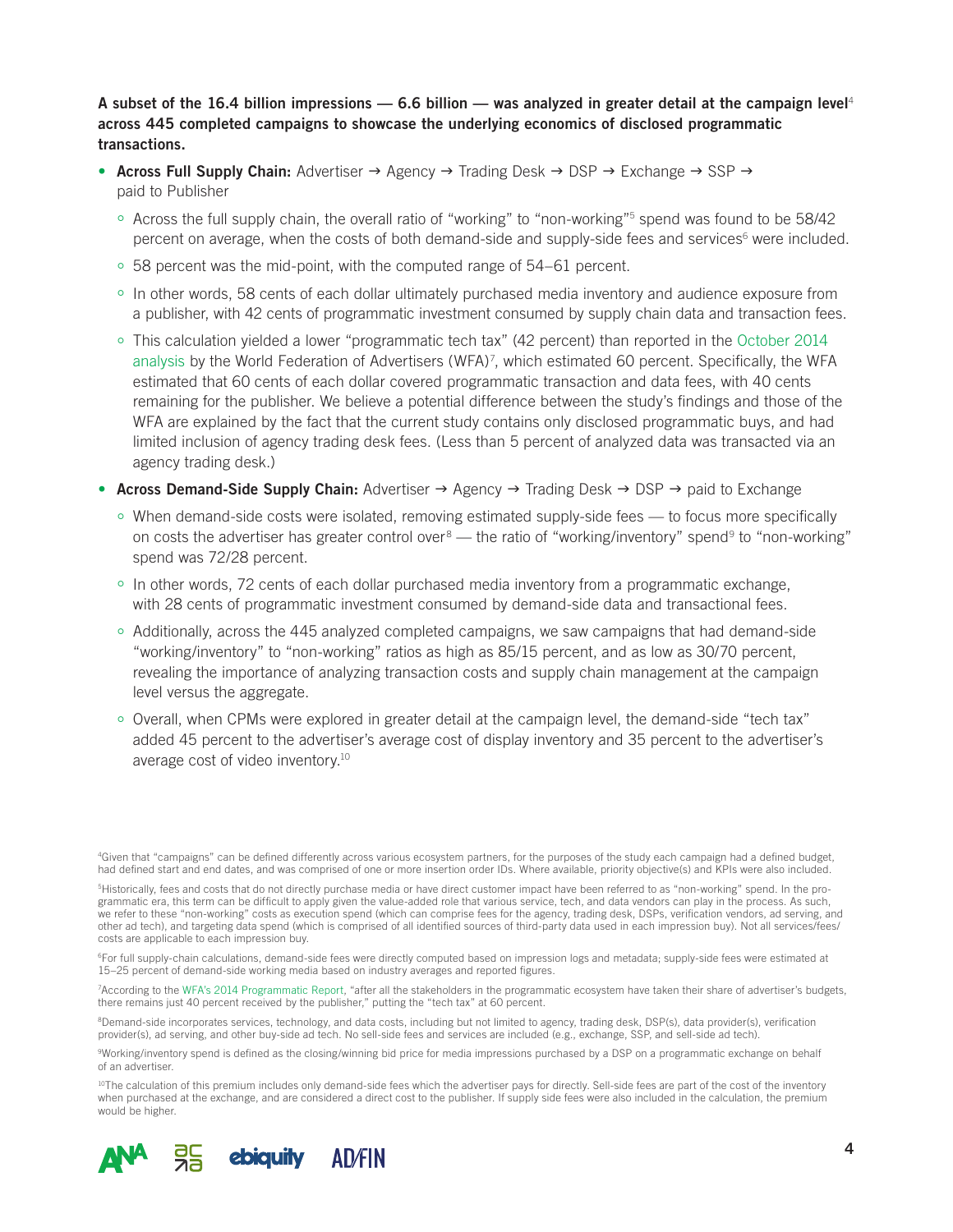#### We did not investigate fraud, viewability, brand safety, or arbitrage.

- The calculations in this study do not include any potential effects of ad fraud, non-human traffic, viewability, or brand safety, all of which can have a substantial impact on the final effective cost (and performance) to advertisers.
- In addition, the study did not attempt to uncover "arbitrage" by any party (an entity buying at one rate and selling at a higher one) nor attempt to explore non-disclosed programmatic transactions.

#### Based on our experience, the seven participating advertisers represent the exception rather than the rule when it comes to an advertiser's ability to access, analyze, and learn from programmatic transactional data.

- The number of advertisers which were able to fully participate in the study were reduced by a series of legal, technical, and bureaucratic issues. The initial pool of advertisers consisted of 58 interested advertisers and was reduced to 28 signed advertisers. Ultimately only seven participated fully.
- In multiple cases, signed advertisers which were unable to participate found they did not have the data rights to conduct a financial analysis of their programmatic investments (or were uncertain if they possessed the rights) — a key learning about the state of contracts in digital media.
- While the number of advertisers participating in this study was lower than intended, the number of analyzed impressions (16.4 billion) and campaigns (445) is nonetheless able to paint a realistic picture of the programmatic market in a "disclosed" environment<sup>11</sup> (i.e., where transactional data availability is not restricted).

#### Beyond the analysis of programmatic transaction data, the purpose of the study was to provide practical solutions to help advertisers take greater control of their programmatic investments.

- Insights:
	- Based on the range of transparency roadblocks encountered, advertisers may find it difficult to manage, measure, and audit their programmatic media investments with the same rigor as they manage traditional media investments.
	- If left unchecked, this could lead to substantial economic consequences for advertisers, given the continued growth of programmatic investments.
	- At the core is the widespread use of non-disclosed programmatic buying arrangements (or in some cases a lack of knowledge about the nature of the buying arrangement<sup>12</sup>), together with knowledge gaps around how the programmatic ecosystem works.
	- Compounding this is a lack of industry standards and protocols to ensure that advertisers have the necessary information from independent sources to analyze the costs and effectiveness of their programmatic investments against market history, norms and benchmarks.

<sup>12</sup>Our experiences support findings from the ANA/Forrester study that indicated 34 percent of advertisers had opted in to a non-disclosed arrangement, and an additional 40 percent did not know if they had (ANA/Forrester 2016 Programmatic Media Buying Survey).



<sup>&</sup>lt;sup>11</sup>In disclosed buys, the agency and/or intermediary purchasing media on an advertiser's behalf is buying as an agent and has the obligation (both contractually and legally) to disclose the actual closing/winning bid prices of media purchased. As discussed in footnote 2, in non-disclosed models, an agency is often buying as a principal.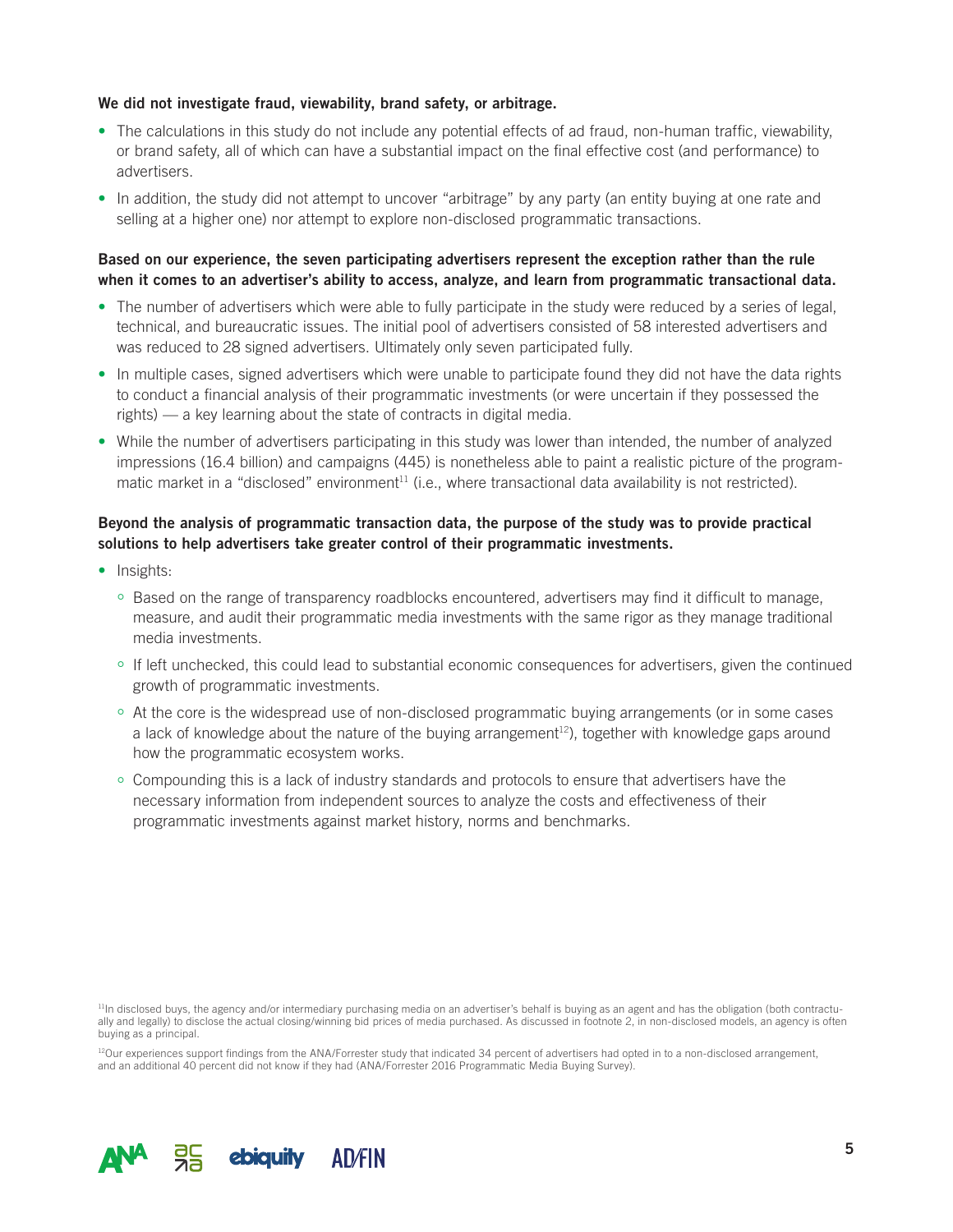- Overall recommendations:
	- Programmatic buying should have a rigorous level of financial reporting and clear audit and analysis protocols on par with any other media.
	- Advertisers should craft and enforce a media buying agreement that meets their needs and expectations for transparency, accountability, and results.
		- } For many, this will be a fully disclosed media buying agreement that defines and allows for cost and performance transparency, embracing key principles from the [ANA Master Media Planning and](http://www.ana.net/content/show/id/industry-initiative-recommendations-contract)  [Buying Services Template](http://www.ana.net/content/show/id/industry-initiative-recommendations-contract), or ACA Marketing Communications Services Agreement and additional recommendations discussed therein.
		- ▶ For others, this may be a non-disclosed media buying agreement that guarantees KPI achievement but may put limits on transparency (e.g., lack of disclosure of the underlying media costs). Advertisers who desire to enter into a non-disclosed model should receive assurances from the agency about the buying methods for non-disclosed models to ensure that the agency is truly buying the media as a principal without reliance on advertiser funds.
	- As part of any agreement, advertisers must have a practical and scalable way to verify delivery, verify costs and supply chain fees, verify contract compliance, and evaluate programmatic media buys. Without such a means, contracts are impossible to enforce. These rights should encompass access to the demand side supply chain, including all subsidiaries, divisions, and affiliates of the advertiser's agency and the chain of suppliers that are part of each transaction.
	- It is therefore recommended that advertisers demand and secure a source of independent transactional information for their buys. One recommended approach is to access and control your programmatic transaction level data — winning bid log data and metadata — to serve as the advertiser's record of transaction (e.g., "programmatic invoices").

In the end, this study was an important first step in the journey to greater accountability and transparency in programmatic media. If we learned nothing else, we learned that programmatic media can be significantly demystified for any advertiser which demands it and takes control of their programmatic transaction level data. Each advertiser that participated — and even a few that attempted to participate — is well positioned for better programmatic governance and digital supply chain management.

Following are detailed recommended steps to help all advertisers take greater control of their programmatic investments. The ANA, the ACA, Ebiquity, and AD/FIN are committed to bringing greater transparency to the digital media supply chain. We invite others to join us, contribute to the discussion, and make the effort to create a more measurable, accountable, and transparent digital media marketplace.

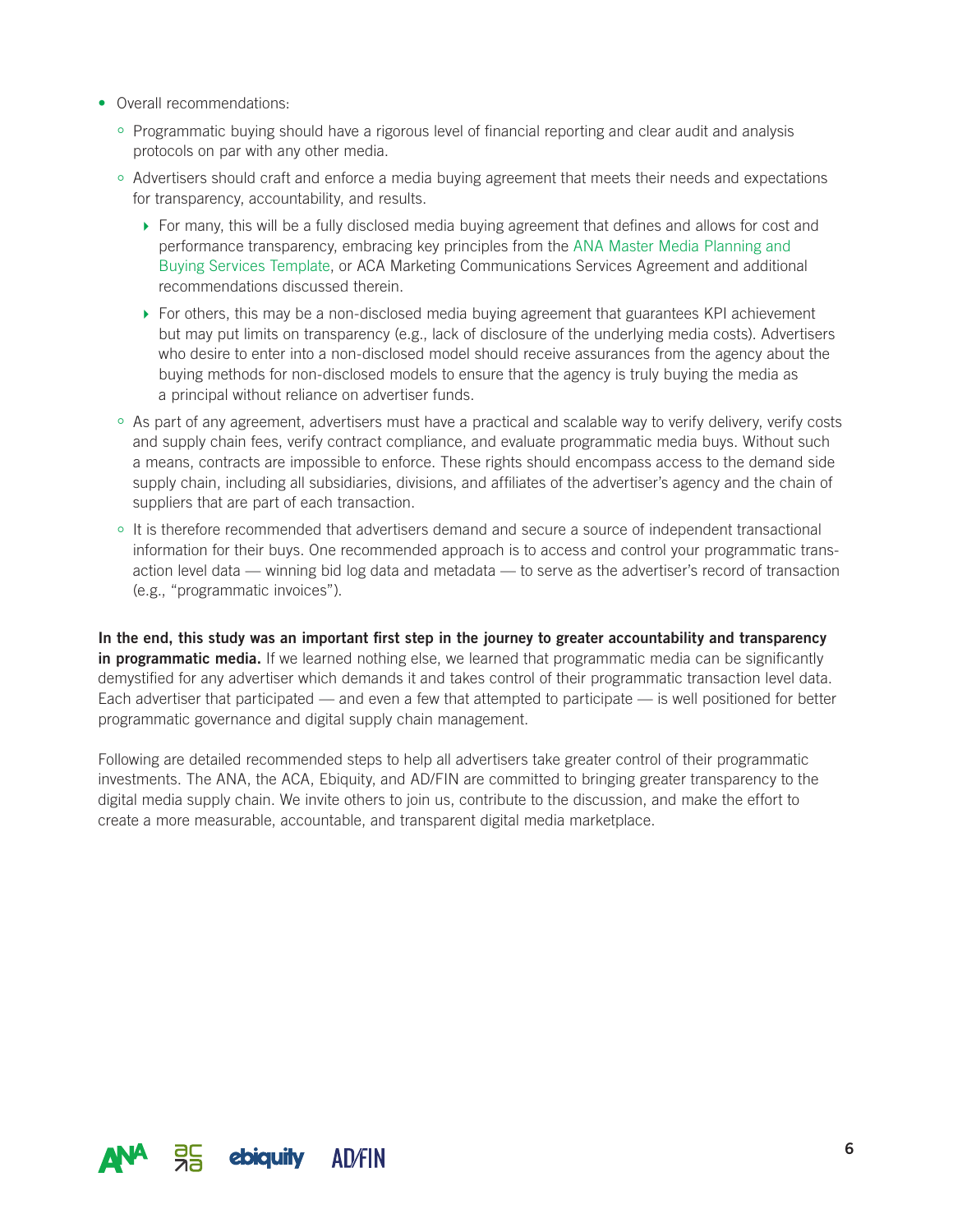# I. Background

#### Programmatic Media Is Our New Reality

Programmatic media is the automation of media buying and selling processes and decisions, enhanced through data<sup>13</sup>. It is fast becoming the dominant approach to buying digital media, projected to "reach nearly \$33 billion in 2017, according to eMarketer's latest forecast, which estimates that nearly four of every five U.S. display ad dollars will transact through programmatic pipes this year…expected to increase to 84 percent by 2019."14

Why is programmatic media buying growing so quickly? Largely because programmatically transacted media offers many alluring benefits to advertisers: targeting precision, scalability, cost efficiency, real-time optimization, and unprecedented leverage of big data. And as programmatic buying becomes more mainstream, higher-quality inventory is becoming more available. Programmatic buying is our new reality.

#### Why the Study?

Ever since reports from the [World Federation of Advertisers \(WFA\)](http://www.ana.net/miccontent/show/id/kp-wfa-guide-to-programmatic-media) and others estimated that the programmatic "technology tax" could exceed 60 percent of an advertiser's media budget<sup>15</sup>, questions have been growing around the "hidden costs" of the programmatic ecosystem and the inherent lack of transactional transparency. These concerns have been exacerbated by non-disclosed buying agreements for programmatic media, which do not allow for the close inspection, analysis, and auditing of a buy's transactional details, costs, and fees.

Many advertisers find themselves in the dark around the economics of programmatic buying, an issue highlighted in the ANA and Ebiquity/FirmDecisions report, ["Media Transparency: Prescriptions, Principles, and Processes](http://www.ana.net/content/show/id/industry-initiative-recommendations-overview)  [for Marketers,](http://www.ana.net/content/show/id/industry-initiative-recommendations-overview)" which noted: "The programmatic media market is one where non-transparent business practices make it hard for advertisers to see where their investments are going…the flow of data within programmatic buying is also complex, and advertisers should take the appropriate actions to understand the role and use of data throughout the programmatic trading chain, especially as programmatic buying becomes an established targeting and trading mechanism across the media landscape."

Both reports added weight to fundamental questions facing advertisers:

- Do advertisers have adequate transparency around their programmatic media investments to make the most informed business decisions?
- Do advertisers properly understand the economics of programmatic media to manage (and minimize) the complex supply chain that underlies each transaction?
- Do advertisers have the necessary knowledge of programmatic media costs, fees (agency, trading desk, etc.), and performance details to meet the standards of a financial audit or scrutiny of shareholders?
- Do advertisers have the necessary tools and guidance to manage and optimize their programmatic supply chain?
- Do advertisers have contracts that provide adequate accountability and audit rights?

<sup>13</sup>As defined in the ANA/Forrester 2016 Programmatic Media Buying Survey

14eMarketer April 2017; Mediapost 4/18/17



<sup>&</sup>lt;sup>15</sup>According to the WFA's 2014 Guide to Programmatic Media, "after all the stakeholders in the programmatic ecosystem have taken their share of advertisers' budgets, there remains just 40 percent received by the publisher…" putting the "tech tax" at 60 percent.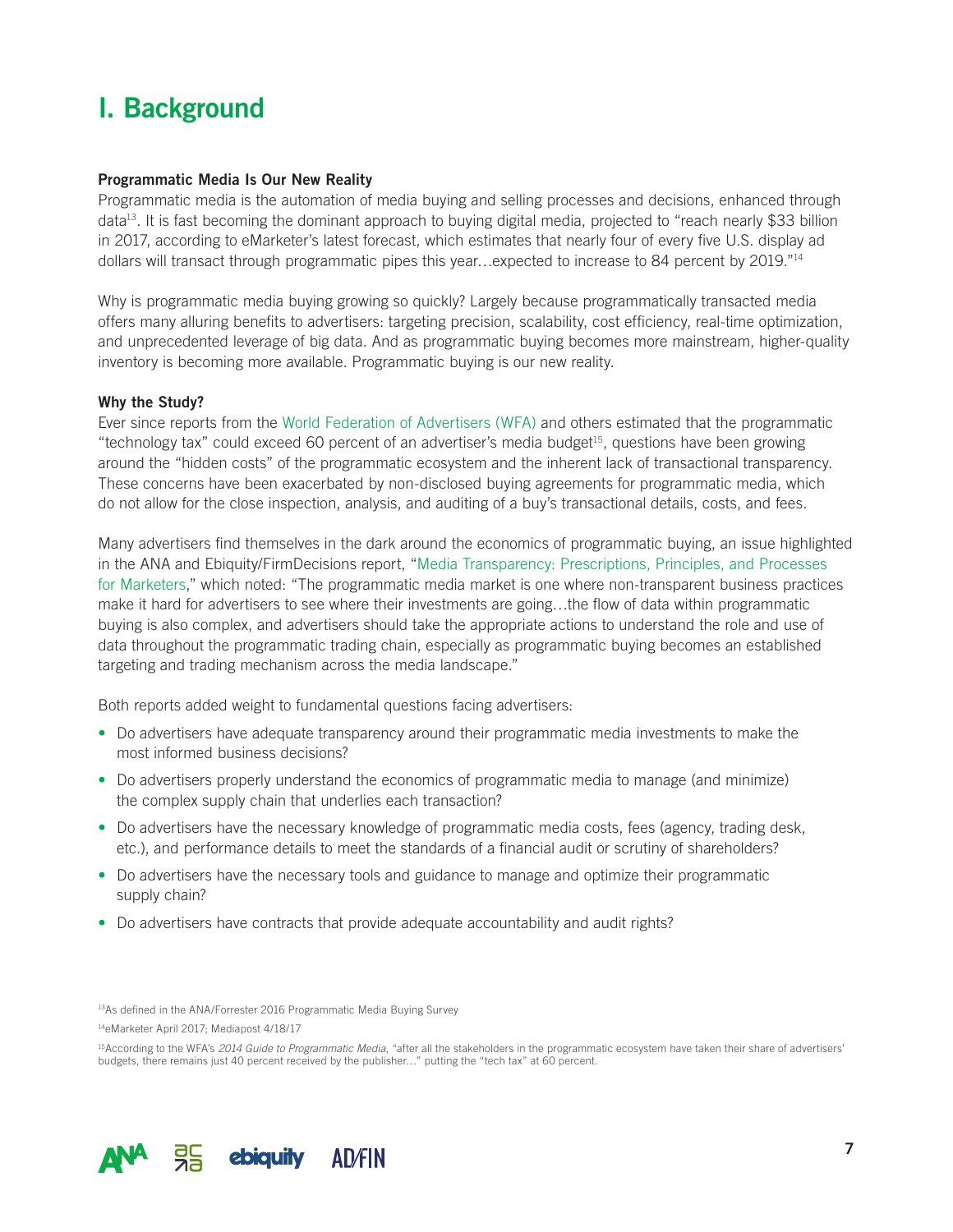#### Objectives of the Study

This study — a joint effort between the Association of National Advertisers (ANA), the Association of Canadian Advertisers (ACA), Ebiquity, and AD/FIN — set out to dissect this growing speculation. Our objective was simple, yet ambitious — to create a data-driven fact base around the economics of programmatic media trading to understand:

- Flow of spend from Advertiser  $\rightarrow$  Agency  $\rightarrow$  Trading Desk  $\rightarrow$  DSP  $\rightarrow$  paid to Exchange
- Actual costs of media inventory ("demand-side working media")
- Actual costs/fees of data and execution ("demand-side non-working media")
- Actual baseline ratios, ranges, and norms based on this data
- Assess spend activity across an anonymized, aggregated participant pool

The foundation for the study's analysis was winning bid transaction logs generated by each DSP for every impression purchased on an advertiser's behalf. This data was seen by the team as the best available source of the true "demand-side" cost for each media impression. Log data, together with its associated metadata, records not only the transactional cost details (CPM) and characteristics for each impression (ad size, channel, geolocation, domain, etc.), but also many of the ad-tech services deployed programmatically (targeting data, ad serving, fraud, viewability, etc.).

#### Focus and Requirements of the Study

Starting in May 2015, the team initiated recruitment of advertisers in the U.S. and Canada to participate, with the following qualifying characteristics:

- Advertisers which wanted an independent view of programmatic media costs and fees
- Advertisers with plans to run programmatic campaigns of at least \$1 million in Q1–Q3 2016
- Advertisers which had not opted in to a non-disclosed programmatic model
- Advertisers which did not rely exclusively on an "in house" trading desk

Additional important scope requirements and caveats:

- The study analyzed disclosed programmatic media buys only, which may not be representative of non-disclosed transactions where fewer controls exist to manage the supply chain.
- The study analyzed costs and associated fees for the demand side of each impression buy, specifically from Advertiser  $\rightarrow$  Agency  $\rightarrow$  Trading Desk  $\rightarrow$  DSP  $\rightarrow$  paid to Exchange, inclusive of the service, data, and ad-tech fees incurred.



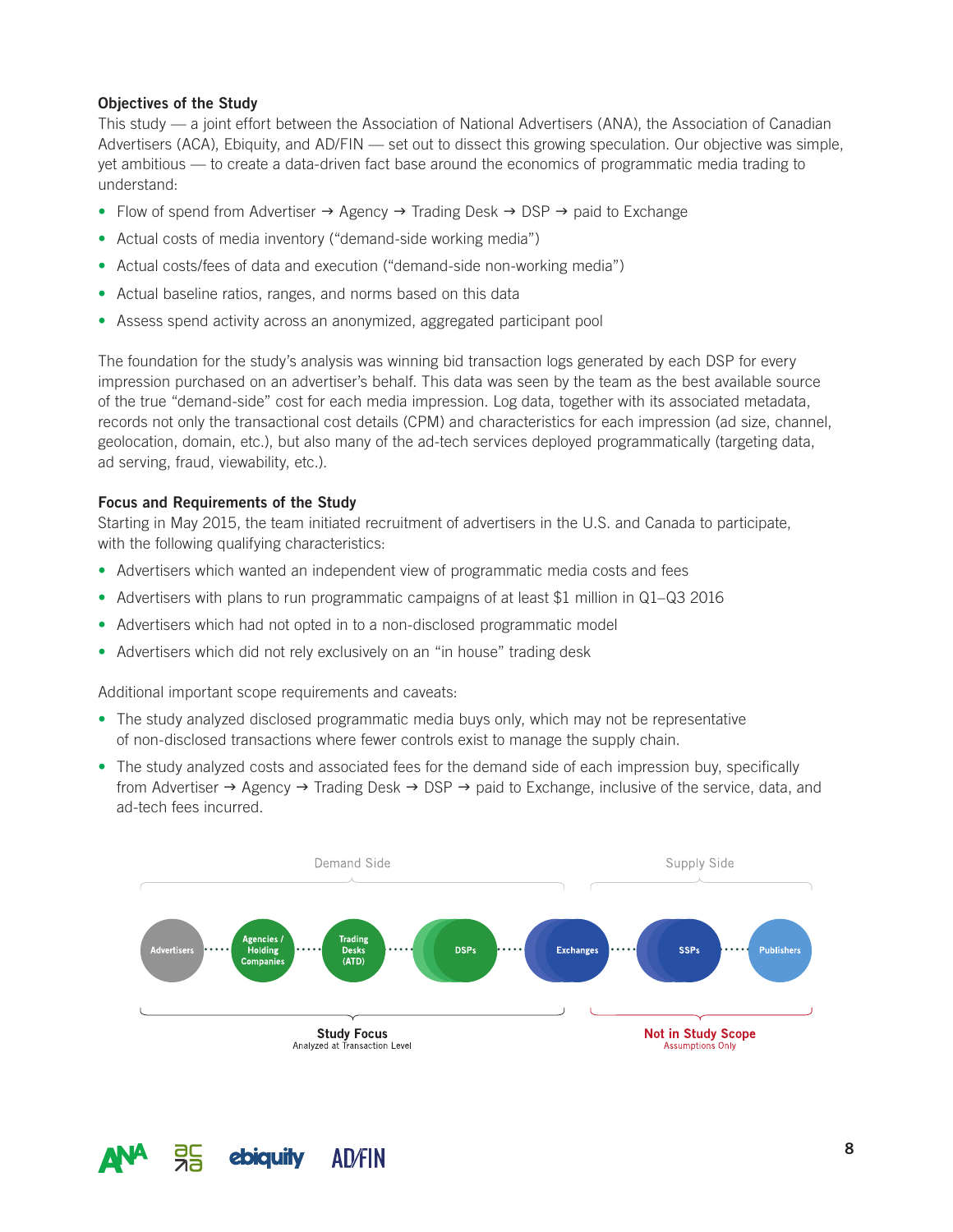- The study did not directly investigate the costs and associated fees for the supply side of each impression buy. Therefore, unless noted, figures quoted for "working media/inventory" are for the demand side and do not include costs incurred between the publisher and trading partners, such as supply-side platforms (SSPs) or sell-side fees from the ad exchange. Where it is noted, estimates for the supply side were used to provide estimated calculations for the full supply chain, from Advertiser  $\rightarrow$  Agency  $\rightarrow$  Trading Desk  $\rightarrow$  $DSP \rightarrow Exchange \rightarrow SSP \rightarrow paid to Publisher.$
- It is important to note that more than 95 percent of analyzed impressions did not utilize an agency trading desk, potentially reducing the demand-side execution costs associated with programmatic buys in our data set.
- For campaign-level analysis, only completed campaigns were analyzed, with partial or in-progress campaigns used only for select analyses.
- Where participants withheld proprietary fee data, market averages were used.
- The study did not attempt to evaluate the effect of invalid traffic and campaign exposure. Hence ad fraud, non-human traffic, viewability, and brand safety were not factored in to the calculations.
- The study did not attempt to uncover arbitrage by any participants.

#### Study Interest vs. Participation

After announcing the study in May 2015, the team approached over 100 major U.S. and Canadian advertisers to gauge interest in participating. Of this group, 58 advertisers expressed sincere interest. After vetting (for non-disclosed agreements) and further discussions, the team signed 28 major advertisers to the study, with a combined annual media spending of over \$16 billion in the U.S.16 However, participation was not guaranteed. In fact, only seven advertisers (12 percent of the 58 advertisers who expressed interest) were ultimately able to overcome the obstacles to access their transaction data and participate fully. The remaining 88 percent could not (or chose not to) move ahead, and in many cases, did not have the data ownership rights to conduct a financial analysis of their programmatic investments. For some which dropped out, this is suggestive of an accountability gap in the contracts and processes between the advertiser and their respective media buying partners.

#### Importance of Industry Protocols

As our experience confirmed, accessing advertisers' transaction data was a persistent challenge, even for advertisers that had agency contracts that were broad enough to have granted rights to the data with full disclosure. While our experience may not translate to all advertisers, we believe many are less than fully prepared to manage their programmatic investments with the same rigor that they manage investments in other channels.

For decades, advertisers have had access to transactional details in TV, radio, print, and OOH, with clear protocols around proof of delivery via affidavits and dual invoicing from vendors. However, in programmatic media, equivalent protocols do not (yet) exist. Without clear protocols, the inability to audit and manage programmatic buys could prevent advertisers from fully understanding the true effectiveness of this channel. With the growth of digital, and more specifically programmatic media buying, this leaves advertisers with the potential for economic risk.

16Top 200 US Spenders of 2015, *Ad Age*, June 2016

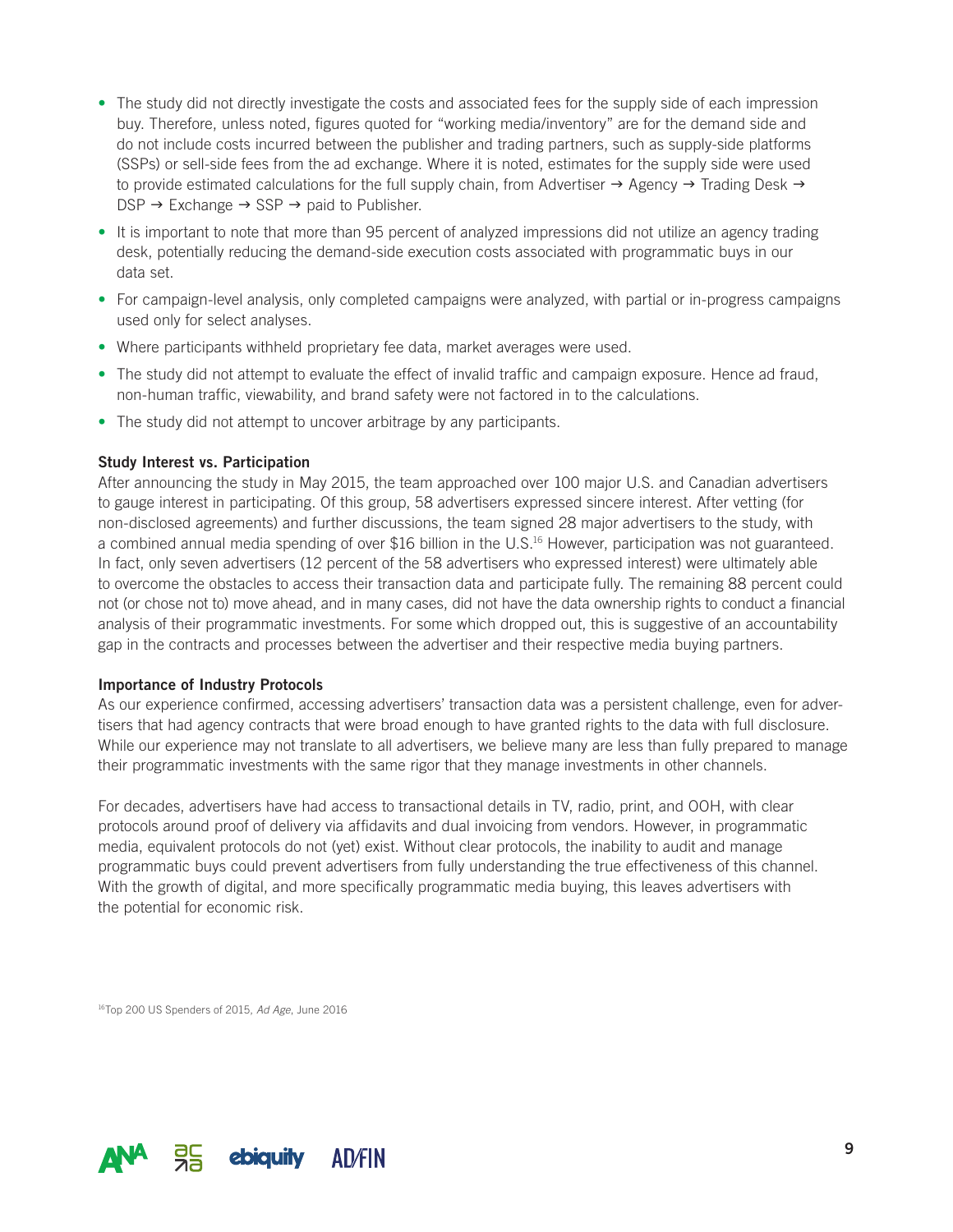# II. What We Learned — From the Data

The study data set is comprised of programmatic display and video impressions purchased between 7/15/15 and 12/31/16 across seven major advertisers representing 30 brands in automotive, beauty, CPG, fashion, finance, and travel. It includes both real-time bidding (RTB) and private marketplace (PMP) transactions.

The overall data set was comprised of:

- 16.4 billion media impressions purchased across six agencies, one trading desk, and five DSPs
- \$67.6 million in working media/inventory spend $17$



A subset of the 16.4 billion impressions — 6.6 billion — was analyzed more closely at the campaign level (where transaction and data fees were also examined), comprising:

- 445 completed campaigns, with a variety of KPIs, including CPM, CPC, CPA, and awareness-driving goals
- \$36.4 million in "all-in" spend (inclusive of inventory, execution, and data fees)  $18$ ,  $19$ 
	- \$26.0 million in working media/inventory spend
	- \$10.4 million in execution and data fees

While the number of advertisers and the breadth of campaigns analyzed was fewer than originally envisioned, the number of impressions (16.4 billion) and campaigns (445) is nonetheless able to paint a realistic picture of the programmatic market in a disclosed environment. We understand that many will want to assess the data and charts below by KPI, by audience, by time of day, and other variables, all of which is feasible, and all of which is envisioned as we continue the journey of anonymized aggregation of cost and fee data to fuel industry intelligence.

<sup>&</sup>lt;sup>19</sup>Calculations are based on measured spend, which excludes any fees that were unknown at the time of analysis. Unknown may be due to missing (log) data, incorrect campaign setup/inputs, incorrect invoicing, changes in spend/budget during campaign, incorrect or missing third-party fees, or potential markups. Across the campaign-level data set, there was a total of \$1.46 million in unknown/unclassified spend and \$401,000 in overspend (spend that exceeded media plan or invoices).



<sup>&</sup>lt;sup>17</sup>Working media/inventory spend, also referred to as demand-side working media, is the aggregation of all winning bid clearing prices paid by all utilized DSPs to corresponding programmatic exchanges, representing the underlying cost of media inventory purchased.

<sup>18&</sup>quot;All-in" spend is representative of the cost an advertiser would incur on an invoice, combining all costs and fees aggregated across the supply chain inclusive of the cost of media inventory, targeting data, and demand-side transaction costs. Sell-side transaction costs are also included, as they are inherently part of the inventory cost when purchased at the exchange.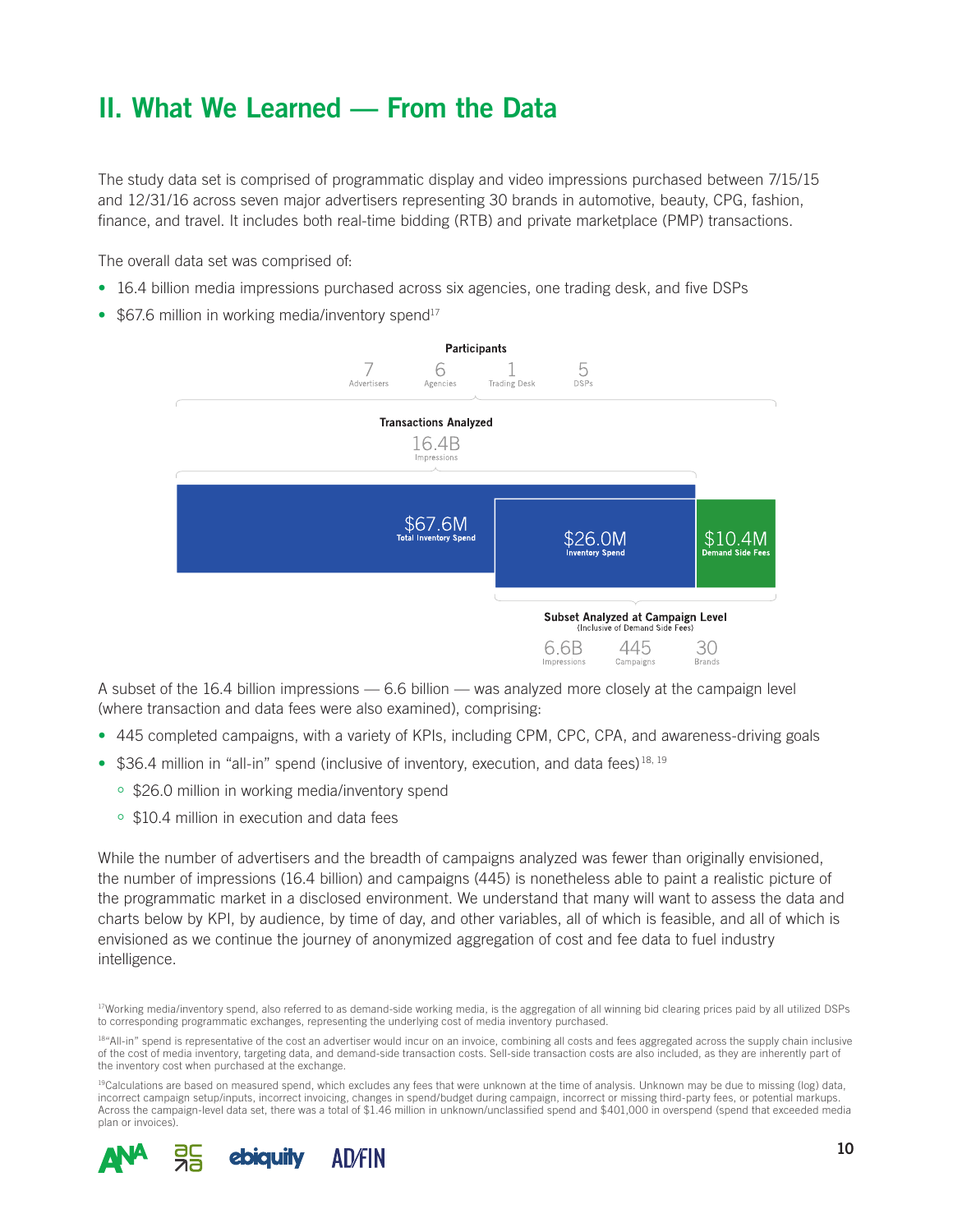## 1. Programmatic "Tech Tax" and Waterfall — Demand-Side

How did each programmatic dollar (\$) move through the demand-side of the supply chain?



**Findings:** 72 cents of each dollar purchased media inventory from a programmatic exchange, with 28 cents of programmatic investment consumed by demand-side data and transactional fees, putting the ratio on average at 72/28. Across the 445 campaigns analyzed, we identified select campaigns with ratios as high as 85/15 percent and as low as 30/70 percent, some with significant unknown spend that would need additional evaluation to be identified and properly classified.

**Explanation:** At the aggregate level, 72 percent of campaign spend for disclosed campaigns purchased media impressions at an exchange, 6 percent went to agency fees, 12 percent went to execution costs (including DSP, verification, and ad-serving fees), 9 percent was allocated to third-party targeting data, and 1 percent was for other fees.

Note, this does not mean that 72 percent of spend was received by publishers, as sell-side fees must be added to estimate that figure. It's also important to highlight that these figures are calculated before critical adjustments for fraudulent and non-viewable impressions, which will reduce the percentage of media that is ultimately viewable to a human customer or prospect.

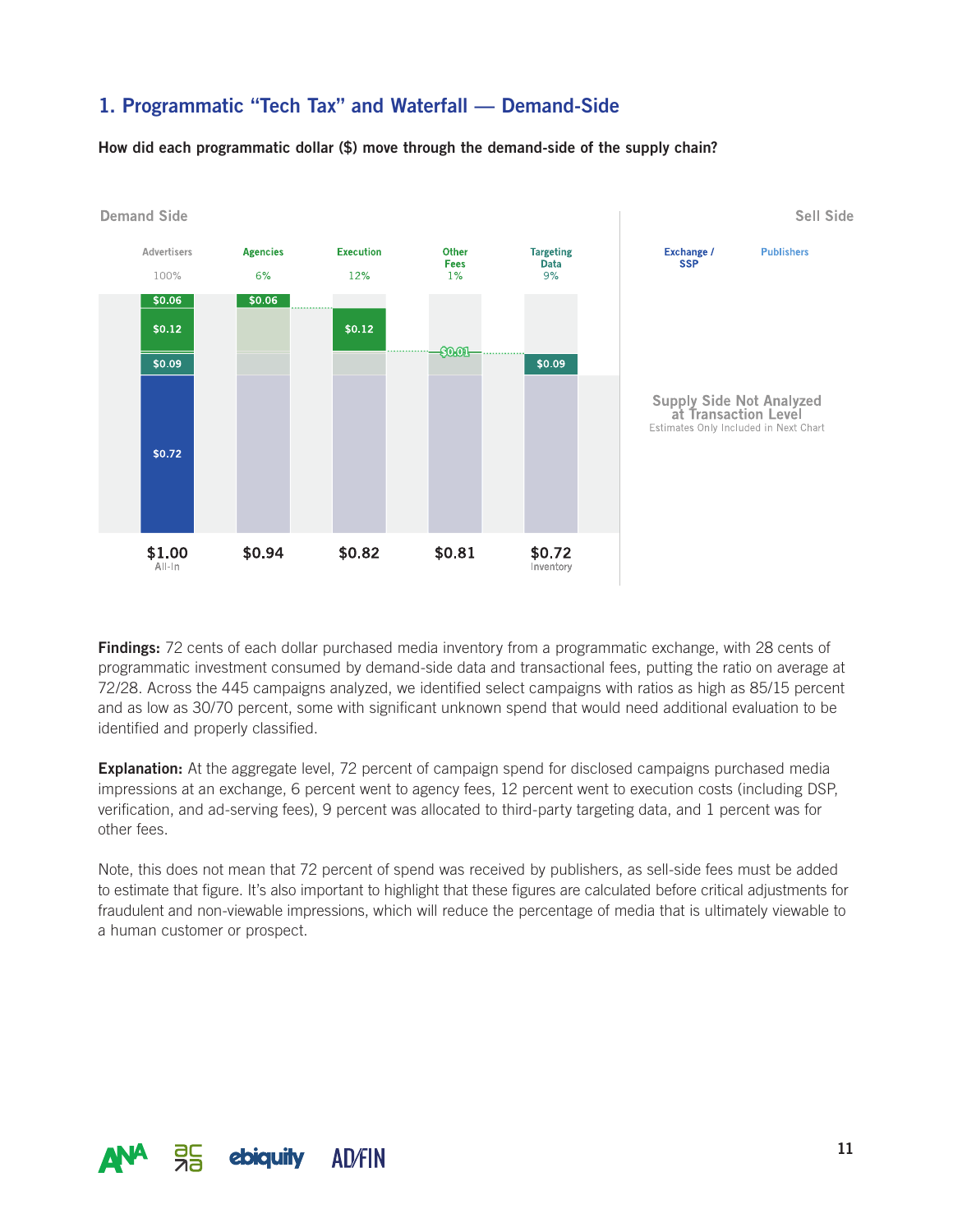## 2. Programmatic "Tech Tax" and Waterfall — Full Supply Chain

#### How did each programmatic dollar (\$) move through the full supply chain?

**Findings:** When fees for supply-side technology and services are also included — estimated at 15 to 25 percent of demand-side working media<sup>20</sup> — a typical \$1 of advertiser spend yielded \$0.58 to publishers for our sample of disclosed programmatic transactions, with a range of 54–61 percent.



**Explanation:** While others such as the WFA estimated that only \$0.40 of each \$1 investment<sup>22</sup> was received by a publisher, our estimate indicates a figure between 54–61 percent. It's expected that our figure would yield a higher percentage of working media and lower transaction costs, given our data set:

- Includes disclosed transactions only. Non-disclosed transactions may incur additional costs.
- Excludes trading desk fees for 95 percent of impressions in the study.
	- As a reminder, the WFA estimated agency trading desks at 15 percent of spend in its analysis. If this fee were included, the resulting calculation would be between 39 and 46 percent, in line with their estimate.

<sup>22</sup>Guide to Programmatic Media, World Federation of Advertisers, 2014. The WFA estimated, "in an Agency Trading Desk model, typically more than half of the advertiser spend goes to middleman fees…after all the stakeholders present in the programmatic ecosystem have taken their share of advertisers' budgets, there remains just 40 percent received by the publisher."



<sup>&</sup>lt;sup>20</sup>Supply-side fee estimates include costs for SSP, exchange, and sell-side ad-tech. Available industry figures for supply side fees vary widely, from 5% to 50%+. For purposes of analysis, we used a range of 15–25 percent. Sources include Labmatik and Study team analysis.

<sup>21</sup>Percentages at the top of the supply chain chart represent the amount each component represents of an original \$1 investment. Specifically, the sell-side percentages are based on an estimated range of 15 to 25 percent of demand side working media, which equates to \$.11-\$.18 of the \$.72 that remains of the original \$1 after demand side fees are accounted for. The final calculation of \$.54 to \$.61 is the amount of each \$1 investment remaining after both demand and supply side fees are accounted for (with the midpoint being \$.575, which rounds to \$.58).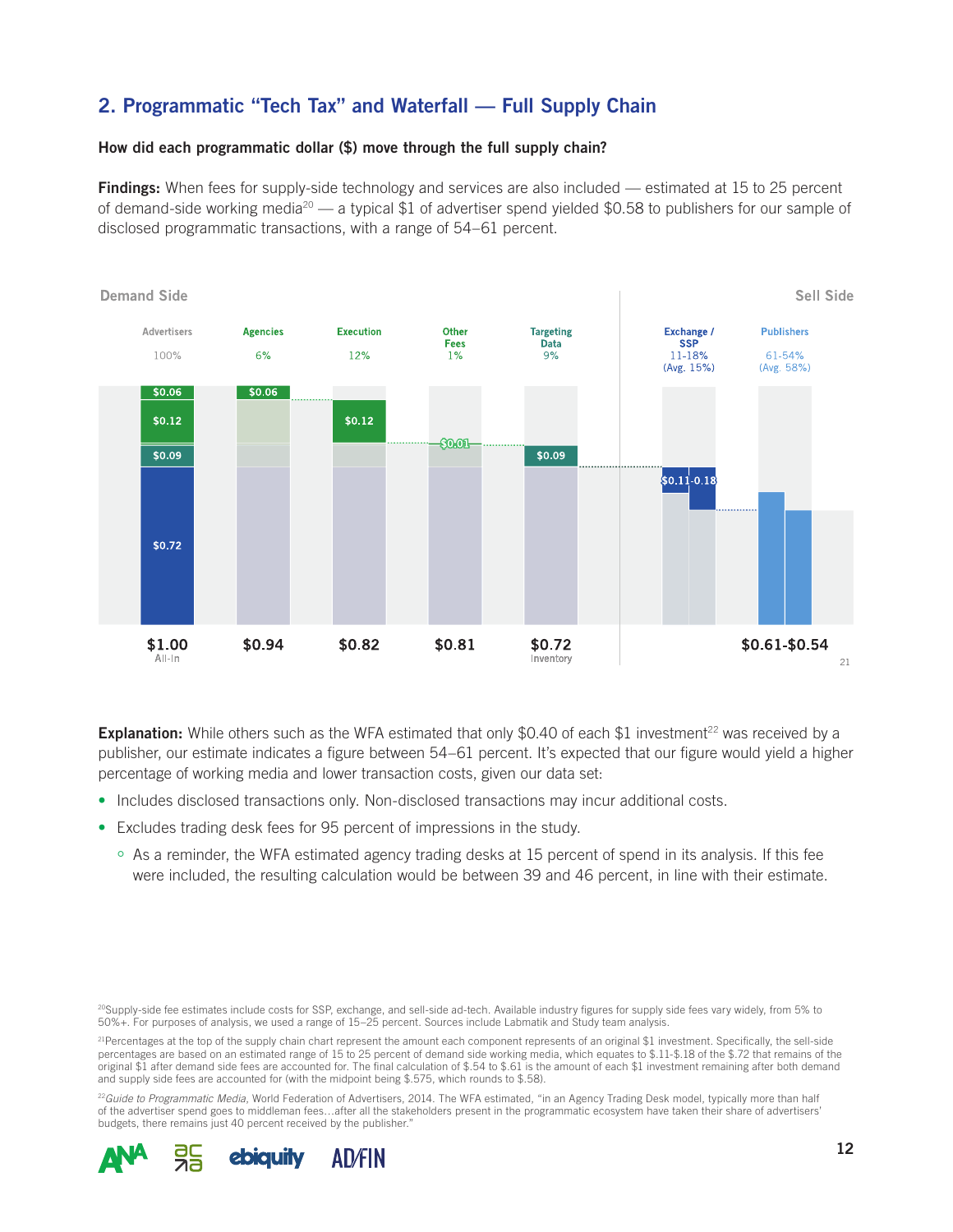## 3. Cost and Breakdown of Programmatic Media — Display

#### What was the cost of display media purchased by participating advertisers?

Findings: The average cost of programmatic display ads in the study was \$4.80 CPM, across all campaign KPIs and audience targets in the study data.



**Explanation:** Of the 3.9 billion display ads purchased, the volume-weighted average cost of programmatic display was \$3.30 CPM (working/inventory cost). When demand-side fees are included (\$1.49 CPM), the resulting all-in CPM is \$4.80. In effect, demand-side fees added 45 percent to the advertiser's average cost of display inventory.<sup>23</sup>

While the cost of programmatically purchased media, as with all media, varies due to numerous variables purchase method (open market, direct deal, private exchange), campaign objective(s), KPI(s), day/time, audience target, geo-target, etc. — these figures (and the expected range of costs discussed below) can provide an initial means to assess and calibrate campaign costs. More in-depth calculations can be done at the KPI and audience levels in future iterations of this analysis.

23This calculation only includes demand-side fees which an advertiser directly incurs, and not sell-side fees which are a cost to the publisher passed along to the advertiser when they purchase media inventory.

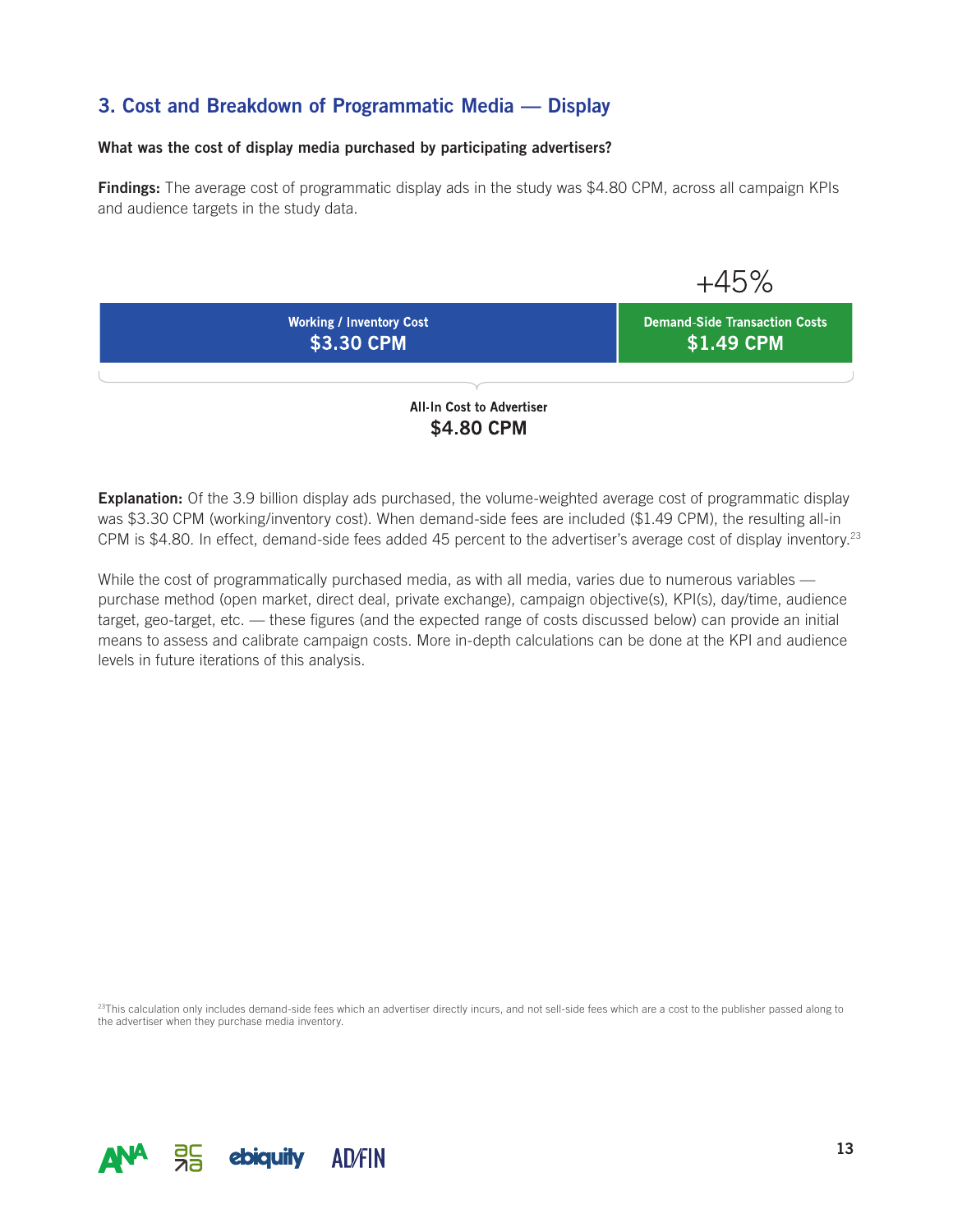### 4. Cost and Breakdown of Programmatic Media — Video

#### What was the cost of video media purchased by participating advertisers?

Findings: The average cost of programmatic video ads in the study was \$12.64 CPM, across all campaign KPIs and audience targets in the study data.

 $+35%$ **Working / Inventory Cost Demand-Side Transaction Costs \$9.34 CPM** \$3.30 CPM

> All-In Cost to Advertiser \$12.64 CPM

**Explanation:** Of the 859 million video impressions analyzed, the volume-weighted average cost of video was \$9.34 CPM (working/inventory cost). When demand-side fees are added for these impressions (\$3.30 CPM), the resulting all-in cost is \$12.64 CPM. In effect, the demand-side fees added 35 percent to the advertiser's cost of video inventory.<sup>24</sup>

While the cost of programmatically purchased media, as with all media, varies due to numerous variables purchase method (open market, direct deal, private exchange), campaign objective(s), KPI(s), day/time, audience target, geo-target, etc. — these figures (and the expected range of costs discussed below) can provide an initial means to assess and calibrate campaign costs. More in-depth calculations can be done at the KPI and audience levels in future iterations of this analysis.

<sup>24</sup>This calculation only includes demand-side fees which an advertiser directly incurs, and not sell-side fees which are a cost to the publisher passed along to the advertiser when they purchase media inventory.

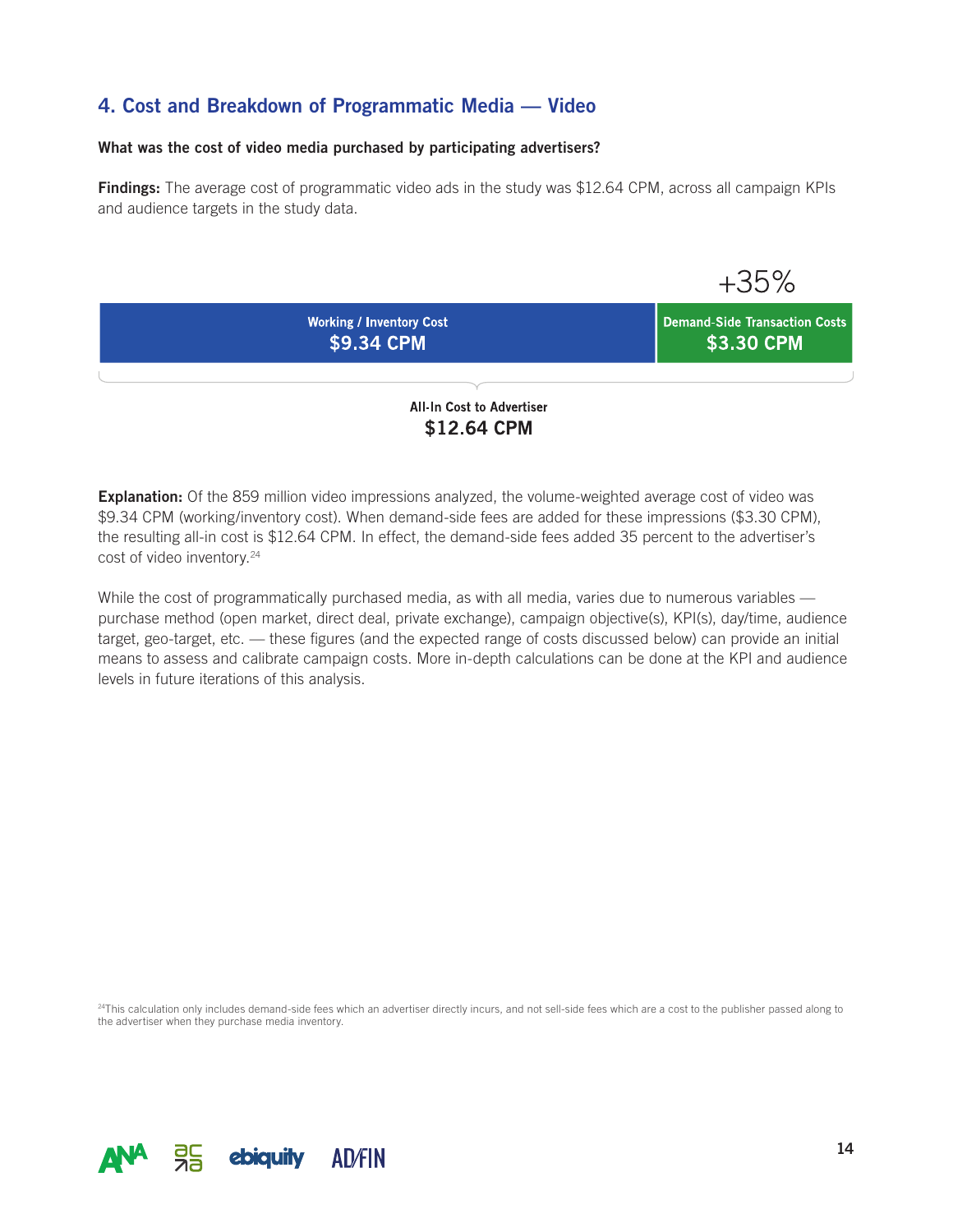## 5. Working/Inventory Costs — By Channel

#### What was the range of working media/inventory costs for display and video media purchased?

Findings: Given the variety of campaign objectives, timing, and audiences targeted, there was a skewed distribution around the median, as shown below:



**Explanation:** The table represents the percent of campaigns that paid the value shown or less. For example, 5 percent of the 445 study campaigns had a working media/inventory cost of \$1.83 CPM or less for display inventory and \$6.23 CPM or less for video inventory.

In general, the costs between the 25th and 75th percentiles provide a reasonable range for a campaign's working/inventory CPM. More specifically, display has a tight range (\$2.77 to \$5.86) and video a bit wider range (\$7.48 to \$12.66). The 50th percentile (median) represents the mid-point of all campaigns analyzed. Looking at the 5th and 95th percentiles, we can see that the display campaigns studied saw greater variability in prices than did the video campaigns.

The average CPMs are also provided as a reference point and connection to the analyses discussed above in #3 and #4.

<sup>25</sup>In a box and whisker plot: the ends of the box are the upper and lower quartiles, so the box spans the interquartile range. The median is marked by a vertical line inside the box. The whiskers are the two lines outside the box that extend to the 95th and 5th percentiles.

![](_page_14_Figure_8.jpeg)

![](_page_14_Picture_9.jpeg)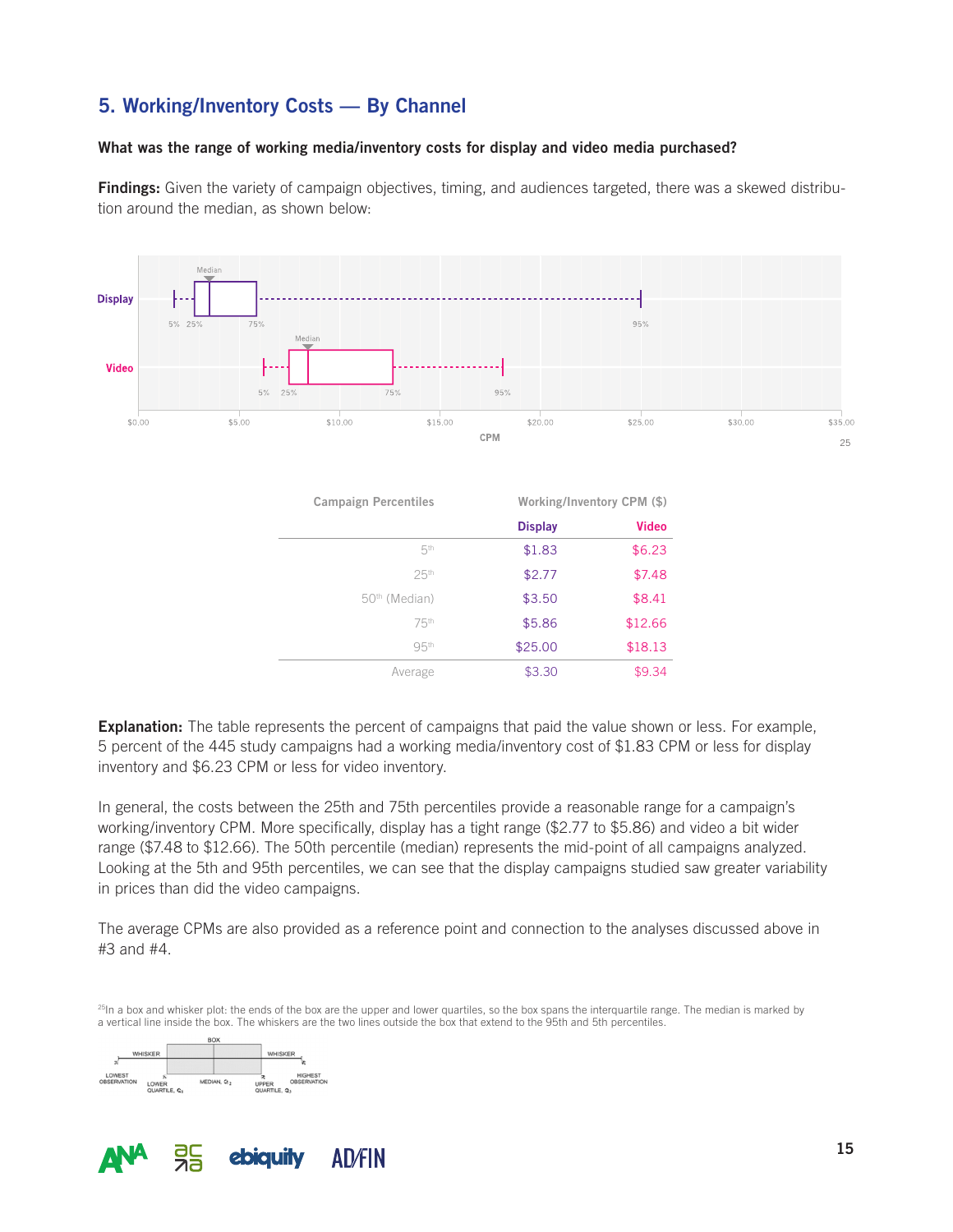## 6. Demand-Side Transaction Costs — By Channel

#### How much did demand-side fees add to the CPM of display and video media?

**Findings:** On average, demand-side fees to purchase inventory programmatically added 45 percent to the cost of display inventory and 35 percent to video inventory. The overall variability in the amount added was higher for display than for video, as shown below.

![](_page_15_Figure_3.jpeg)

| <b>Campaign Percentiles</b> |                | Transaction Fees (%) |
|-----------------------------|----------------|----------------------|
|                             | <b>Display</b> | <b>Video</b>         |
| 5th                         | 16%            | 22%                  |
| 25 <sup>th</sup>            | 28%            | 26%                  |
| 50 <sup>th</sup> (Median)   | 37%            | 33%                  |
| 75th                        | 59%            | 40%                  |
| 95th                        | 86%            | 47%                  |
| Average                     | 45%            | 35%                  |

**Explanation:** The table represents the percent of analyzed campaigns that incurred a demand-side fee premium of the value shown or less. For example, 25 percent of the study campaigns incurred demand side fees that added 28 percent (or less) to the "all-in' cost of display media and 26 percent (or less) to the "all-in" costs of video media over the the working media/inventory CPM paid at the exchange.The 25th and 75th percentiles provide a reasonable range of expectations for the demand-side fee percent. For display, this range is wide: 28 percent to 59 percent. For video, the interquartile range was tighter: 26 percent to 40 percent. The 50th percentile (median) represents the mid-point of all campaigns analyzed. Looking at the 5th and 95th percentiles, display campaigns saw much greater variability in fees — with non-outlier campaigns going all the way to 86 percent — than the video campaigns did.

The average demand-side fee premium is also provided as a reference point and connection to the analyses discussed above in #3 and #4.

![](_page_15_Picture_7.jpeg)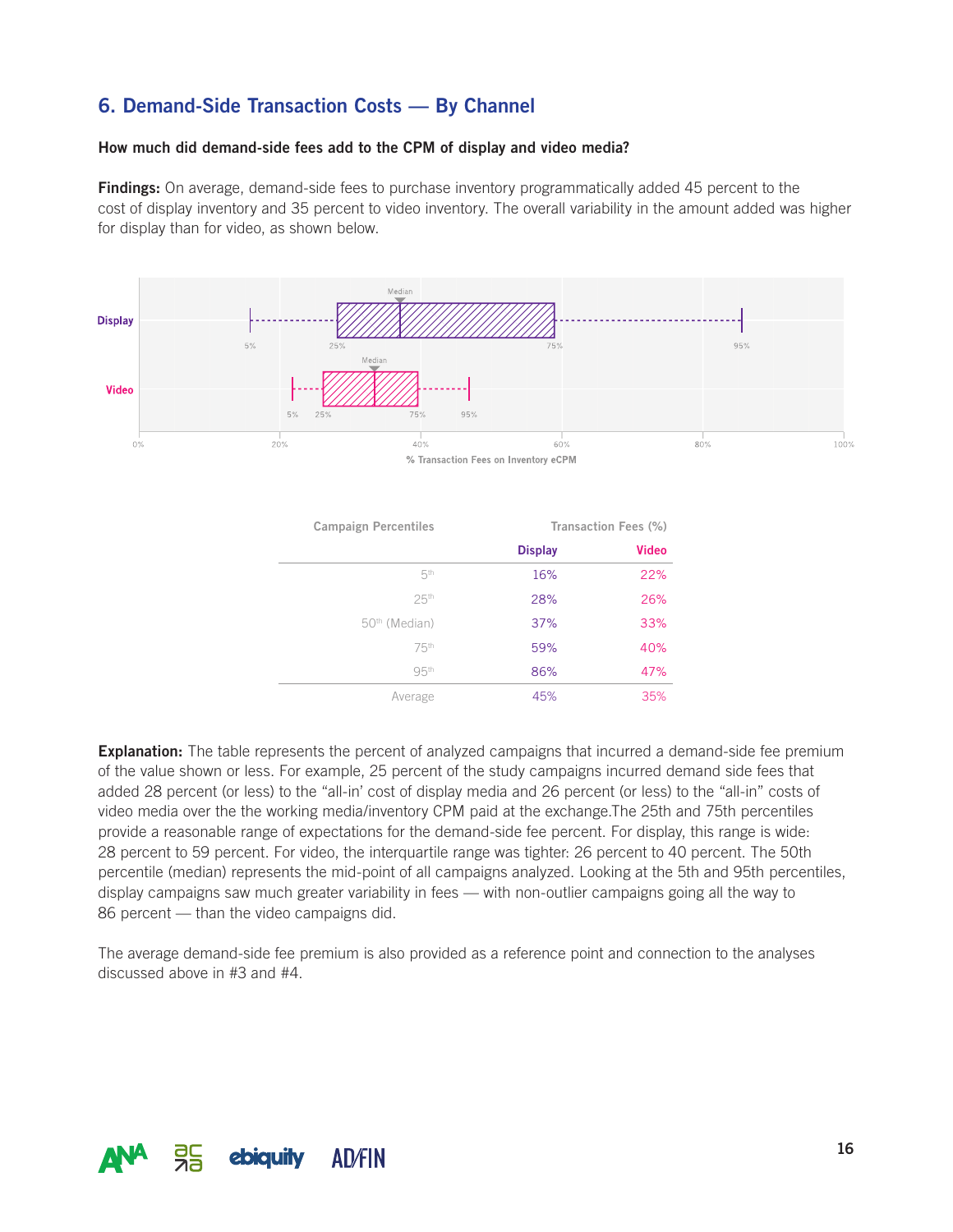## 7. Additional Data-Driven Insights

#### 7 to 26 Percent of Analyzed Inventory was Identified as Blind or Malformed

All but one participant had a significant percentage of their inventory labeled as 'Blind' or 'Malformed' in their transaction logs, ranging from 7 to 26 percent of total impressions purchased.

- Blind inventory may be due to the publisher or SSP purposefully hiding domain details for competitive reasons.
- Malformed inventory may be due to log files that have not followed industry domain specifications, preventing advertisers from knowing price, geolocation, time of day, size, and position.
- However, having Malformed and/or Blinded inventory may prevent the advertiser from knowing exactly where the media ran, hindering audits of compliance to the advertiser's inclusion or exclusion list and potential optimizations, and potentially creating brand safety issues.
- It is important to monitor and work with agency and trading desk partners to minimize the percentage of Blind or Malformed inventory.

#### 84 Percent of Analyzed Campaigns Used Third-Party Targeting Data<sup>26</sup>

Eighty-four percent of campaigns leveraged third-party targeting data to increase audience reach and performance.

- There was a very wide range in the percentage of each campaign's budget allocated to third-party targeting data:
	- 16 percent of campaigns used no targeting data (0 percent)
	- 29 percent of campaigns spent 1–5 percent
	- 31 percent of campaigns spent 5–15 percent
	- 23 percent of campaigns spent 20–35 percent
- Additionally, after a 5 percent investment level there was a clear point of diminishing returns on a normalized KPI.27 This may not be representative of each advertiser's experience, but it does signal that an optimal level can be identified based on specific campaign KPIs.
- For many campaigns, the above percentages represent sizable investments that should be monitored for performance and impact, identifying the optimal mix for each advertiser.

<sup>26</sup>Data segments purchased or licensed from third-party data providers to enhance/improve targeting of media purchased programmatically.

<sup>27</sup>Given the range of KPIs in play across 445 analyzed campaigns, for purposes of comparison and normalization, CTR (Click-Through Rate) was used as a proxy KPI, as it was captured and available for all campaigns. Going forward, specific campaign KPIs should be used to gauge optimal investment levels for any advertiser(s).

![](_page_16_Picture_18.jpeg)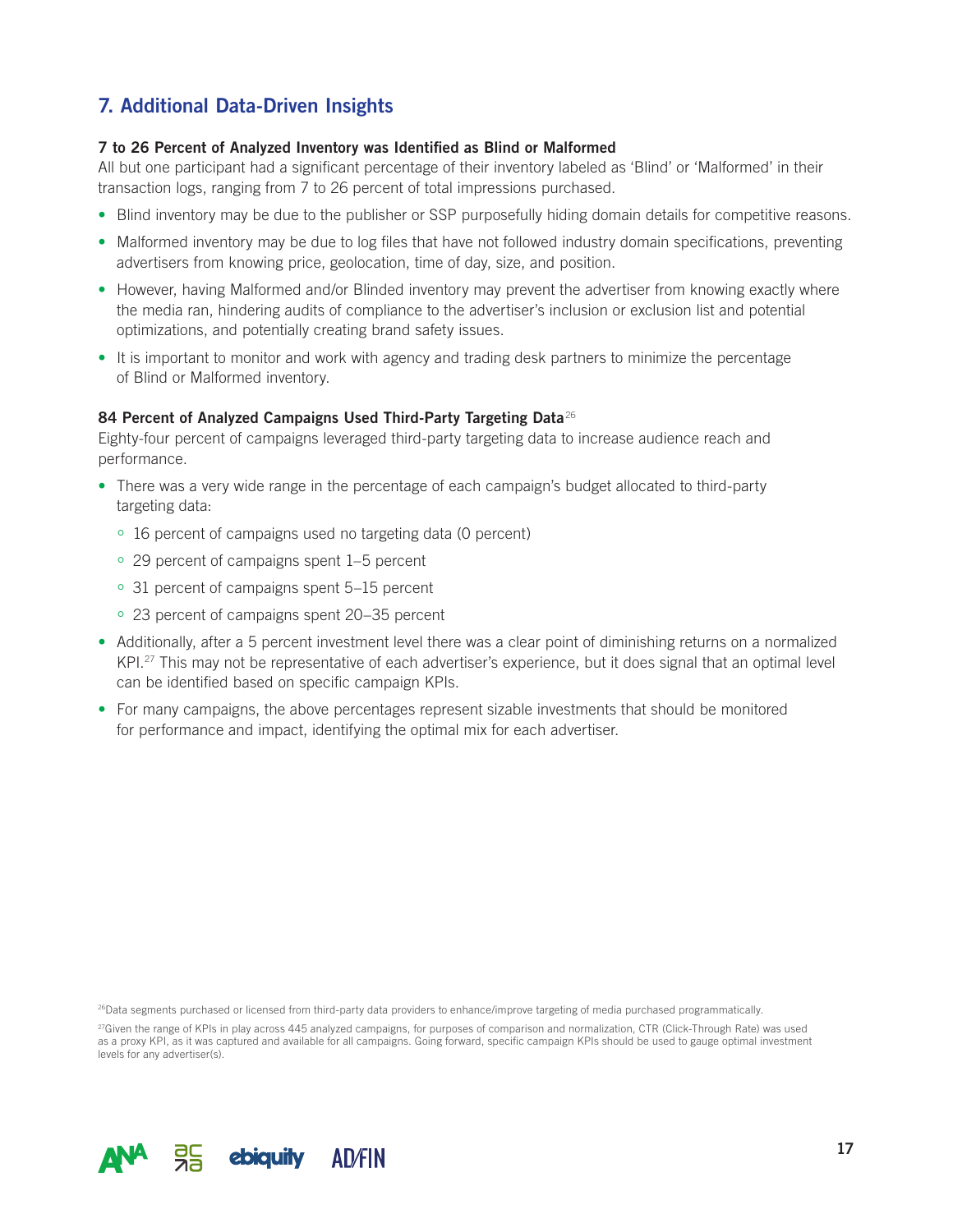# III. What We Learned — From the Process

There were important learnings which can guide each advertiser's "programmatic governance" going forward:

- Programmatic media may be complicated, but it can be demystified. Transactional transparency can be a reality when advertisers take active control of the raw transactional data at the heart of every programmatic purchase (winning bid log data and metadata). If you choose a disclosed approach, insist on access to, portability of, and control over your transaction data as one feasible method to verify compliance and accountability.
- Disclosure and transparency should be approached from a legal, process, and technical perspective. The challenge of programmatic transparency is not just technical — thousands of sites, millions of impressions, 24/7 buying — but also a legal and procedural challenge, where clarity in roles and responsibilities of all parties at the outset is vital.
- Ensure incentives and objectives are aligned. The growth of programmatic media has paralleled the growth of the agency trading desk (ATD) and independent trading desk (ITD). Like all parts of the digital supply chain, ATDs and ITDs can play a valuable role, but it's important that advertisers clearly understand the relationship between the agency of record and its affiliates and partners/vendors to determine whether there might be a conflict of interest, and ensure all incentives and objectives are aligned across all players.
- Use of an agency trading desk almost always led to non-participation and disclosure challenges. There was a high correlation between advertisers which used an agency trading desk and those which could not participate in the study due to non-cooperation or non-access to transaction level data. If you choose to utilize a trading desk, be sure you understand what impact this may or may not have on your ability to assess, audit, and analyze your transaction data as a means of financial verification and control.
- Fee models varied far and wide and were not always understood. Across study participants (and early exploration of partial participants), it's clear there is no "one-size-fits-all" model for programmatic media and the fees associated with its execution. We saw numerous models in practice deploying all combinations and permutations of agency, trading desk, DSPs, managed service, self-service, and various ad tech. Variation extended to payment models, where a range of formulas were deployed. The important point is that you should explore all options when developing your programmatic approach, craft the model that is best for you, and ensure there is a verification and audit method in place from the start.
- Advertisers with clear programmatic KPIs are in better control of their programmatic investments. Given the inherent complexities and costs of the programmatic supply chain, the precise role and KPIs to be achieved need to be clear to all involved. In a variety of instances, KPIs were hard to identify or prioritize, making proper assessment difficult. KPIs will always differ based on campaign objective and location in the marketing funnel, so alignment on this point is crucial. Those advertisers that set and then monitor against appropriately-set KPIs are in far better position to take advantage of the benefits of programmatic media and to ensure campaigns leveraging it are appropriate for this form of media buying.
- Disclosure and transparency will put you in greater control, but performance still drives the bottom line. While proper disclosure puts the advertiser in a superior position with respect to governance and supply chain management, it does not guarantee that your media partners will deliver adequate results, or better results than in a non-disclosed arrangement. Therefore, having in place a clear methodology for financial transparency tied to KPI performance is recommended.

![](_page_17_Picture_9.jpeg)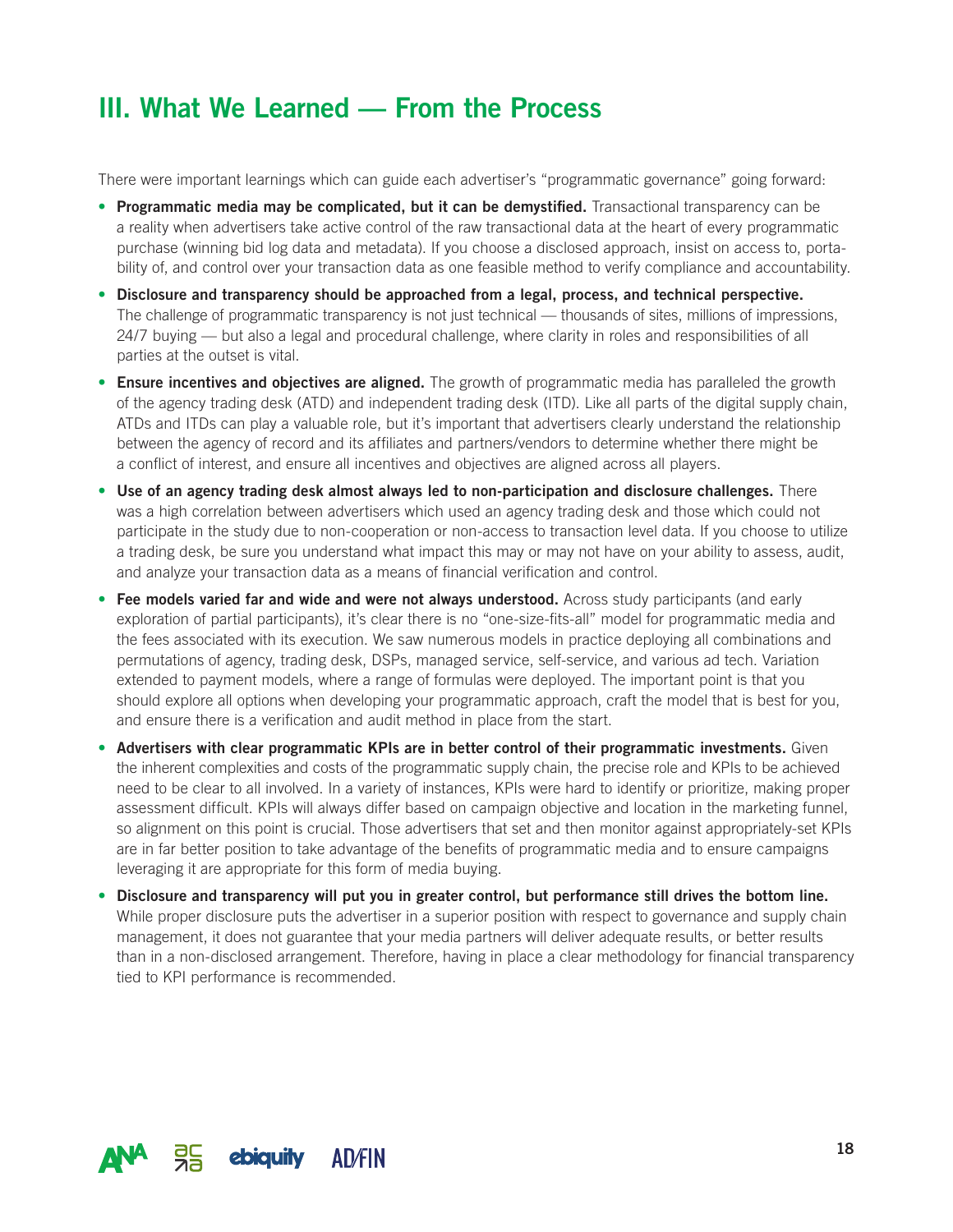## IV. Obstacles to Transparency

As discussed, the majority of those interested in the study were unable (or unwilling) to move forward to participate. Here are some of the issues and roadblocks encountered:

- "Disclosed" vs. "non-disclosed" media buying. This was the fundamental issue that drove (or hindered) much of the study process. Advertisers which did not explicitly plan for and address programmatic disclosure issues were much more likely to find themselves faced with a myriad of challenges to transparency. In a few instances, advertisers participated as an opportunity to re-address this issue.
- Discouragement from agency partners. Several advertisers declined to participate after their agency and/or trading desk discouraged them from participating. The rationale was often that the study would be a resource drain and/or that the study would provide no tangible value.
- Unclear escalation path. The request to access and analyze transaction data on behalf of advertisers was new to many of the parties involved, and the request was often passed around with no concrete response or with delays.
- Inconsistent, non-standardized practices. Unlike ad server logs, with which the industry has a long history and greater clarity on access rights and privileges, there are currently few industry standards around ownership, provisioning, and delivery of log-level programmatic bid data to advertisers, which created delays and/or offered excuses for not proceeding.
- Variability in technical ability across DSPs and trading desks. While many DSPs contacted were highly cooperative when proper requests were made for data delivery and transfer, in a few cases, DSPs claimed they did not have the technical ability to generate logs and/or transfer the client's data in a timely manner.
- Downstream disclosure discrepancies. In a few instances, a properly executed disclosure agreement between the advertiser and agency was not carried through with one or more DSPs that had been contracted by the agency or trading desk. As such, the disclosure agreement was not possible to enforce.
- Omission/discrepancies on required campaign details and third-party fees. To analyze each campaign, parameters were required, including budget, KPIs, flight dates, and invoiced spend. In addition, fees incurred that were not part of DSP log data were required as well. In multiple instances, the data received was either incomplete or differed based on who communicated the inputs.
- Complexity mapping DSP data to ad-server data. Notwithstanding the fact that the industry leverages ad-server logs as the de facto "truth" for campaign activity and spend, there is limited ability or consistent processes for mapping DSP insertion order to ad-server data. Such a process — which we recommend needs more attention — would clarify budgets being spent on programmatic media and each DSP, and how those relate to the budget and actions being communicated by the ad server.

![](_page_18_Picture_10.jpeg)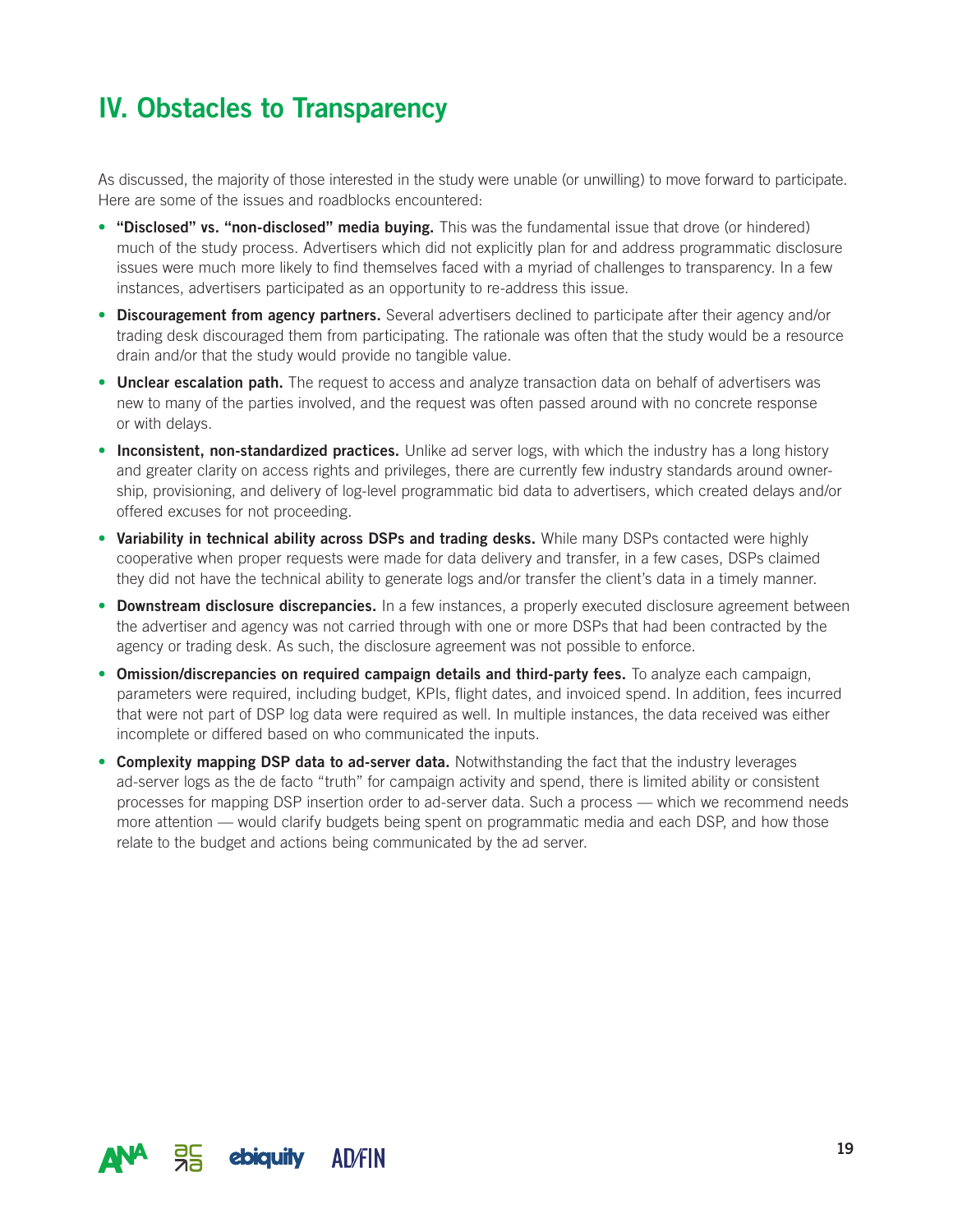# V. Advertiser Playbook

## Eleven-Step Plan to Enhanced Programmatic Accountability

For advertisers seeking greater transparency and accountability in programmatic media, we recommend the following playbook of action steps to set the proper governance foundation within your organization.

- 1. Clarify the advertiser/agency relationship between the agency and third parties and ensure disclosures of all conflicts of interest. Given the level of debate in the marketplace around the fiduciary responsibilities of agency and buying partners, we recommend complete clarity on this topic with respect to programmatic media, specifically:
	- The primacy of relationship should be that of client (advertiser) and supplier/partner (agency).
	- The agency should have, at minimum, an express responsibility to act in client's best interest.
	- The agency should have an obligation to disclose all potential conflicts of interest relating to third-party media and technology providers.
	- Advertisers should consider insisting that their agency acts as an "agent of the principal," with the advertiser as the principal for media bought and the technologies (ad servers, DSPs, etc.) and data used. Even if an agency insists on acting as a principal in a transaction, that does not mean the transaction cannot be entirely transparent. Furthermore, it does not mean that the advertiser cannot own and control associated data. An advertiser can always demand transparency and data ownership/control when the agency is acting as a principal by stating so in the contract.
- 2. Make an informed programmatic disclosure and accountability decision. Whether to engage and purchase programmatic media on a disclosed or non-disclosed basis is a critical decision for every advertiser. We recommend careful consideration of this decision. Advertisers which do not explicitly plan for and address programmatic disclosure will likely find themselves faced with considerable challenges to transparency.
	- As previously mentioned, in a disclosed model, you should be able to access your transaction data, fees, and costs across the supply chain.
	- In a non-disclosed model, you likely won't be allowed access to this information, instead agreeing to accept an aggregated report for all media and services provided. The benefits of a non-disclosed model are not discussed here, as they are outside the scope of this study, but for some advertisers, that may be an appropriate and preferable model based on your goals, budgets, and priorities. Even with a nondisclosed model, you should expect, at the very least, to receive proof your ad ran in compliance with the advertiser's inclusion or exclusion list, be able to ensure viewability, and control for fraudulent traffic. In addition, advertisers opting for non-disclosed models should put other protections in place to insure that the agency's media recommendations are in the advertiser's best interest and that the advertiser is purchasing media as a principal.

![](_page_19_Picture_11.jpeg)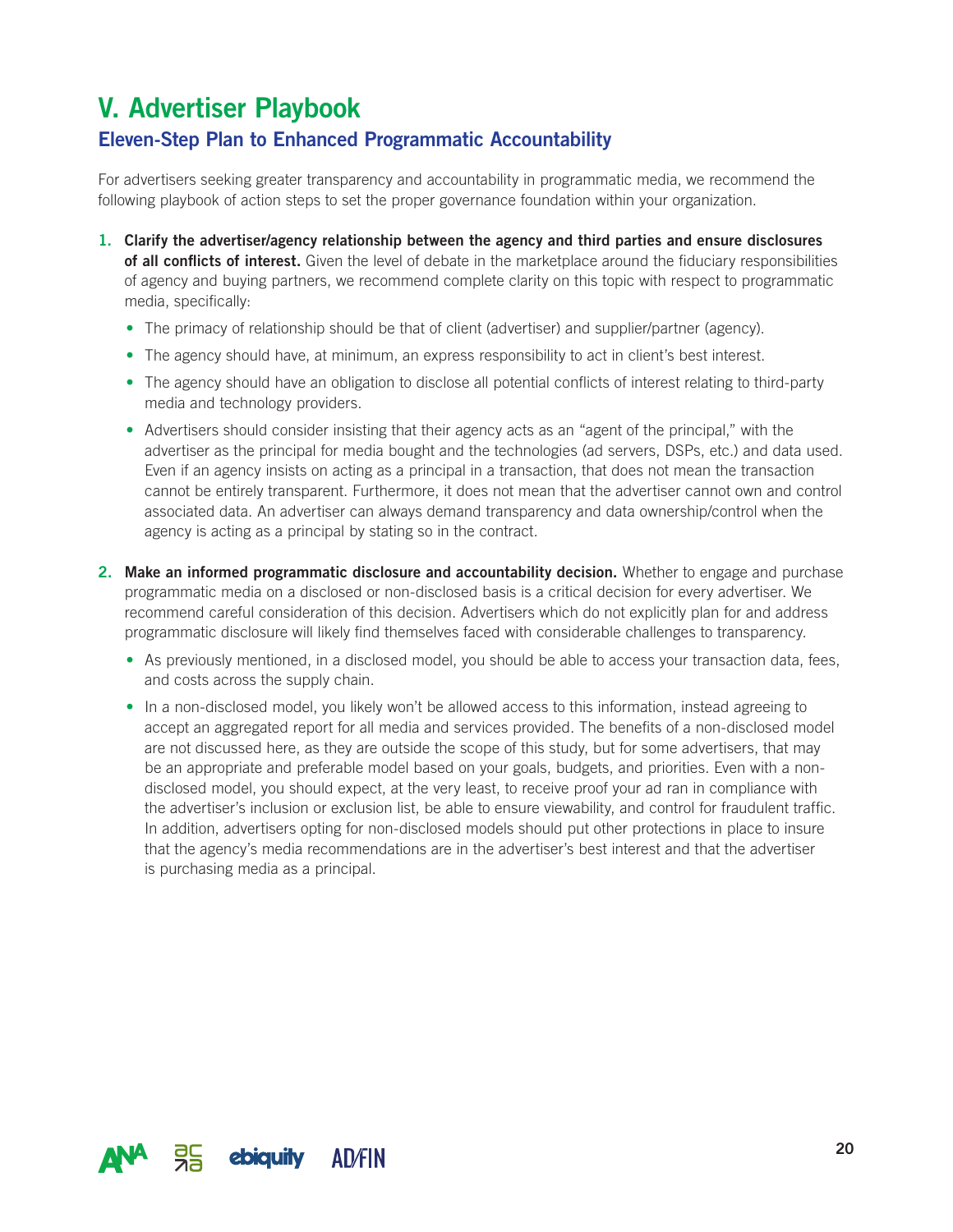- 3. Clarify what programmatic disclosure and accountability means to your organization. Be explicit about what disclosure means to you. If we learned nothing else in this process, it is that terms such as "disclosure" and "transparency" can take on different meanings depending on the exact language used in the controlling contracts and SOWs.
	- Be precise in what it means to your organization and in your expectations of cost, fee, and performance data that you expect to get from your buying partners.
	- Conduct a comprehensive review of all existing agreements with your media vendors, agents, and service providers. This exercise will identify areas where disclosure restrictions may exist, are silent, or are not clear.
	- In future RFPs, insist on transparency at the outset to head off contractual impasses once a contract is awarded.
- 4. Implement the "transparent" programmatic planning and buying model that's right for your organization. While each approach has pros and cons, advertisers do have choices on how to engage in programmatic media buying to get the level of accountability and transparency they need. Advertisers should explore and determine the most appropriate approach after careful examination with their agency and technology partners. Three primary options are:
	- i. In-House Programmatic Buying: While there is a continuum of "in-house" variations<sup>28</sup>, in general, the advertiser sources programmatic personnel and technology inside the organization. This approach will put you in maximum control, but comes with its own set of challenges and is likely not practical for many.

| <b>Pros</b> |                                                               | Cons |                                                                                             |
|-------------|---------------------------------------------------------------|------|---------------------------------------------------------------------------------------------|
|             | • Maximum control over programmatic<br>planning and execution |      | • Significant investment building resources and<br>capabilities that may not be core to the |
|             | • Autonomy over tech stack and ad-tech                        |      | advertiser's business                                                                       |
|             | partners                                                      |      | • Need to negotiate and manage ad-tech contracts                                            |
|             | • Control over targeting and transaction data;                |      | and partners                                                                                |
|             | do not have to share details with other parties               |      | • Potentially less spend leverage for inventory,                                            |

data, and technology

• Hybrid models do exist to share some of the burden with an agency partner

or partners

<sup>28</sup>In-house buying exists along a continuum, with a range of responsibilities divided up between marketer and agency. Via Labmatik, 2017, one way to see this continuum is as follows: a) full in-house activity; b) programmatic buying unit (PBU) brand-led, where the marketer oversees the bulk of related activity; c) PBU agency-led, which involves the marketer but is driven by the agency; and d) outsourced, which completely relies on the agency and may involve the use of principal-based trading units to procure and resell inventory.

![](_page_20_Picture_9.jpeg)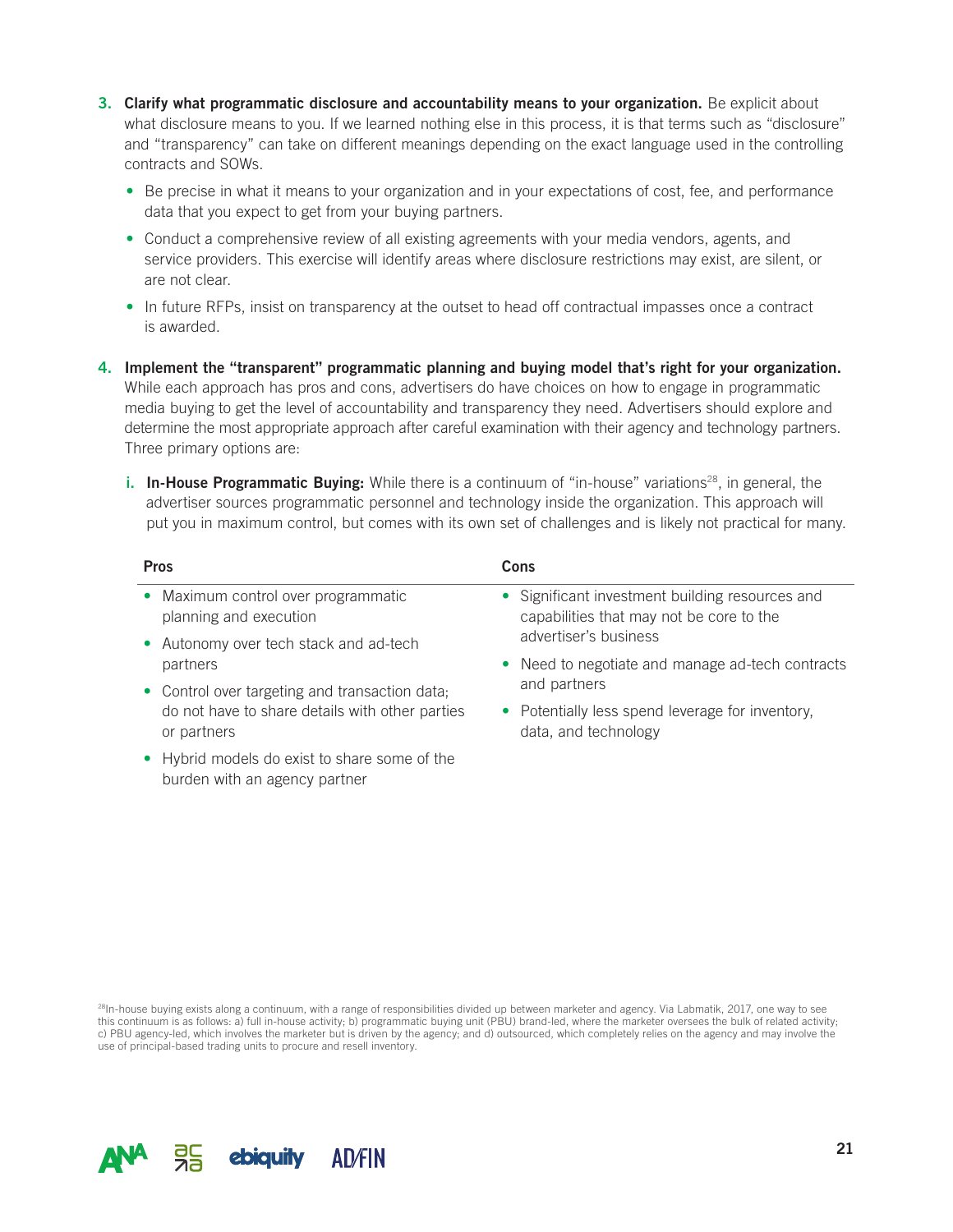ii. Disclosed Agreement with Agency; Advertiser Control of Tech Stack: The foundation of this approach is a fully disclosed agreement with the media agency, with the advertiser taking the lead and ownership of ad-tech contracts with service and technology providers, specifically the DSPs, but could be extended to verification services, ad server(s) and third-party data providers, and others.

| <b>Pros</b>                                    | Cons                                             |  |
|------------------------------------------------|--------------------------------------------------|--|
| • High degree of control over programmatic     | • Reliant on disclosed agreement terms,          |  |
| planning and execution                         | enforcement, and verification to ensure          |  |
| • Autonomy over tech stack and partners;       | adequate transparency and accountability         |  |
| ability to choose partners based on advertiser | • Need to negotiate and manage ad-tech contracts |  |
| requirements                                   | and partners                                     |  |
| • No investment in internal capacity-building  | • Potentially less leverage for negotiating data |  |
| outside of tech partner management             | and technology contracts                         |  |

• Ability to directly control transaction data

iii. Disclosed Agreement with Agency; Agency Control of Tech Stack: The foundation of this approach is also a fully disclosed agreement with the agency, but in this instance the agency also owns the contracts with service and technology providers. With the agreement enforced and verified via unfettered access to your log-level transaction data (or another source of verified proof of cost, fees, and delivery), this is a likely choice for many advertisers. Whether this is implemented with the agency as a dedicated trading desk/team, a managed service model, or a hybrid, we recommend the Master Service Agreement (MSA) be clear on all disclosure terms and verification.

| <b>Pros</b>                                                                                                        | Cons                                                                                                                    |  |
|--------------------------------------------------------------------------------------------------------------------|-------------------------------------------------------------------------------------------------------------------------|--|
| • Relatively simple and fast to implement                                                                          | • Reliant on disclosed agreement terms,                                                                                 |  |
| • Requires little to no internal investment<br>in specialized programmatic skills                                  | enforcement, and verification to ensure<br>adequate transparency and accountability                                     |  |
| • Allows you to leverage skills, scale, and<br>experience of agency to select and manage<br>tech and data partners | • Outsourcing programmatic planning and<br>execution, so need tools and processes<br>to oversee, audit, and assess buys |  |
|                                                                                                                    | • No autonomy over tech stack and partners                                                                              |  |
|                                                                                                                    | • Agency has copy of your data and can leverage<br>and aggregate to enhance its capabilities                            |  |

The above are provided as three primary options for consideration. There are of course other options, hybrid models, and non-disclosed approaches that advertisers may choose to explore and implement based on their specific needs and expectations.

![](_page_21_Picture_6.jpeg)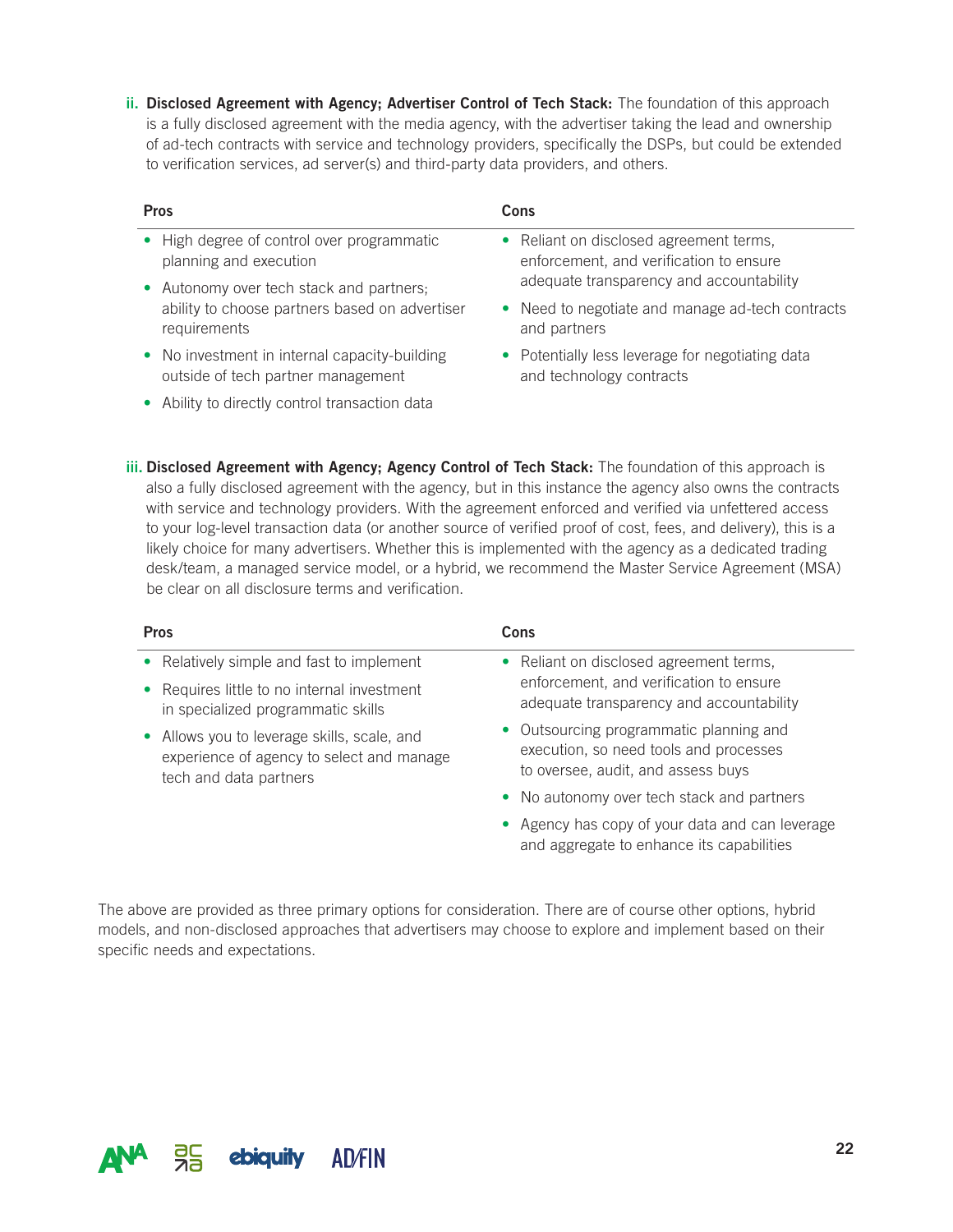- 5. Enhance your MSA/media buying agreement(s) to meet your accountability needs and expectations. Desiring a properly disclosed agreement and crafting one are two different things. We recommend you update and/or renegotiate agreements where disclosure and/or data access is prohibited or limited.<sup>29</sup> A few areas to focus on include:
	- Supply Chain Disclosure: Ensure your contract entitles you to full disclosure of all costs and fees incurred in the process of buying each media impression, and allows for review and approval of contracts with vendors, suppliers, and ad-tech partners used in the process.
	- Disclosure of Third-Party Fees: Ensure your contract addresses whether third-party costs, such as ad-server fees, data fees, and verification fees, are to be passed through at cost or if there is an allowable markup.
	- Disclosure Requirement for All Partners: Ensure your contract requires that any third-party contracts (DSP, ad server, etc.) adhere to the same level of disclosure as your master agreement.
	- Data Ownership/Control: Contracts should specify that ownership/control of campaign data lies with the advertiser and should ensure transparency of, control of, access to, and portability of that data. If an advertiser wants to opt in to a non-disclosed model of media buying where it gives up some control of, access to, or portability of its data, it should do so only on a case-by-case basis. Any opt-in agreement should expressly state what rights the advertiser has to the data and what the agency and third parties may do with the advertiser's data, if different than what is stated in the MSA. Contracts should be clear whether the agency and third parties can aggregate the advertiser's data with other data it owns.
	- Audit Rights: The advertiser's right to audit should extend to all entities covered by the master services agreement, including the Agency of Record (AOR), its holding company, and any other affiliated and related companies that are involved in the transactional chain on behalf of the advertiser, including Agency Trading Desks (ATDs), barter companies, and other trading affiliates. This should extend to third-party companies where such companies provide services for the advertiser and/or negotiate any deals with suppliers that include the advertiser's investment.<sup>30</sup> Without this reach, it may be impossible to get full transparency, and it is certainly impossible to *know* whether there is full transparency.
	- **Data Security Requirements:** Ensure your contract requires the agency and its suppliers to have adequate data security protections in place, at minimum, consistent with your other corporate policies.

<sup>29</sup>The ANA Master Media Planning and Buying Services Template ("ANA Template") or ACA Marketing Communications Services Agreement provides language which can be useful in addressing some of these points. Alternatively, proposed language and terms can be obtained by contacting the ANA/ACA for assistance. 30As stated in the ANA, Ebquity, and FirmDecisions "Media Transparency: Prescriptions, Principles, and Processes for Marketers" report.

![](_page_22_Picture_8.jpeg)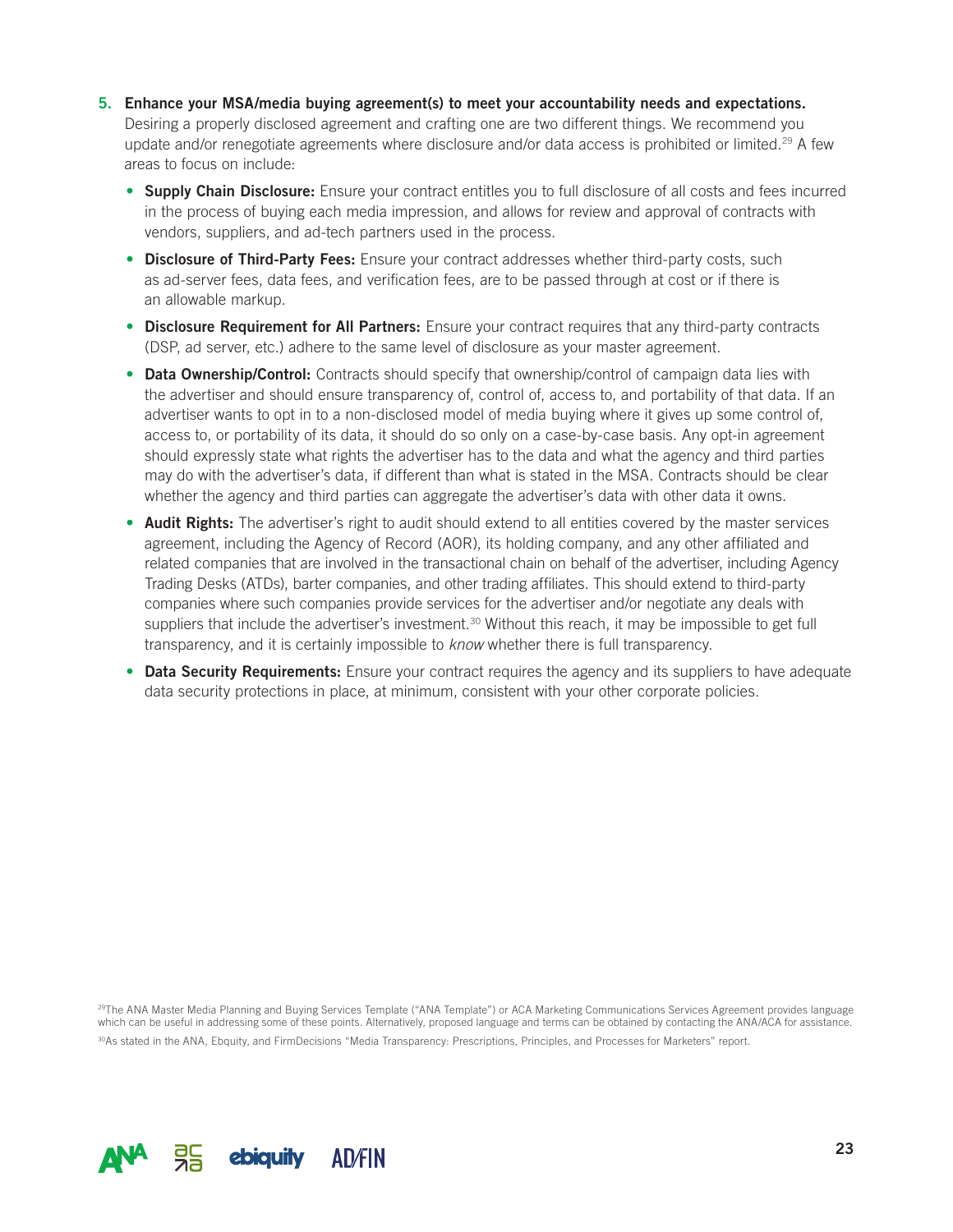- 6. Ensure your MSA/media buying agreement(s) address(es) critical programmatic media specifics. Given the complex nature of programmatic media buying, advertisers need a practical and scalable way to verify compliance of contractual terms, and evaluate and optimize media investments. As one viable approach, we recommend that advertisers demand and secure control of their programmatic transaction-level data winning bid log data and metadata — to serve as each advertiser's record of transaction (e.g., "programmatic invoices"). To this end, we strongly recommend that the following points be clearly addressed in your MSA or buying agreements $31$ :
	- Log and Metadata Access: Ensure your contract entitles you to unfettered access to log-level transaction data (event logs and associated metadata) as a key verification source of fees and costs from all buying/ inventory sources, including each DSP used to execute the advertiser's media buys.
	- Log Data Hygiene: Ensure your contract requires that each source of log-level transaction data and metadata (e.g., DSPs) attest that the data they are providing is accurate to the best of their knowledge and has not been manipulated in any manner.
	- Log Data Partitioned: Ensure your contract requires your log-level transaction data and metadata to be properly partitioned and siloed from that of other, potentially competitive advertisers and media buyers.
	- Log Data Delivery: Ensure your contract requires each DSP (or buying technology/team/tool) being used by the agency and/or trading desk on your behalf to make available the requested transaction data on a timely basis.
	- Log Data Retention: Ensure your contract requires each DSP (or buy-side technology/team/tool) used by the agency and/or trading desk on your behalf to retain this transaction data for a minimum timeframe (e.g., 12 months).
	- Log and Metadata Definition Clarity: Ensure your contract requires all vendors and DSPs to clearly define all data fields and attributes in their transaction logs and metadata (and any other data provided), especially any fields related to costs and fees.
- 7. Put disclosure to work for you access, monitor, and evaluate all your programmatic buying. Programmatic media buying can and should have rigorous financial reporting and audit protocols. Winning bid logs (and associated metadata) are practical and scalable proxies that can serve as your "programmatic invoices" and financial receipts for media purchased on your behalf. Put disclosure to work for you, and at a minimum:
	- Access and securely store your transaction data (e.g., for rolling 12 months).
	- Analyze and review your transaction data (e.g., quarterly).
	- Leverage your transaction data for audit purposes (e.g., as necessary).

31Sections 15.1 and 15.2 of the ANA Template are drafted in a manner to allow the advertiser to get more granular with specifics about programmatic buying and other data.

![](_page_23_Picture_12.jpeg)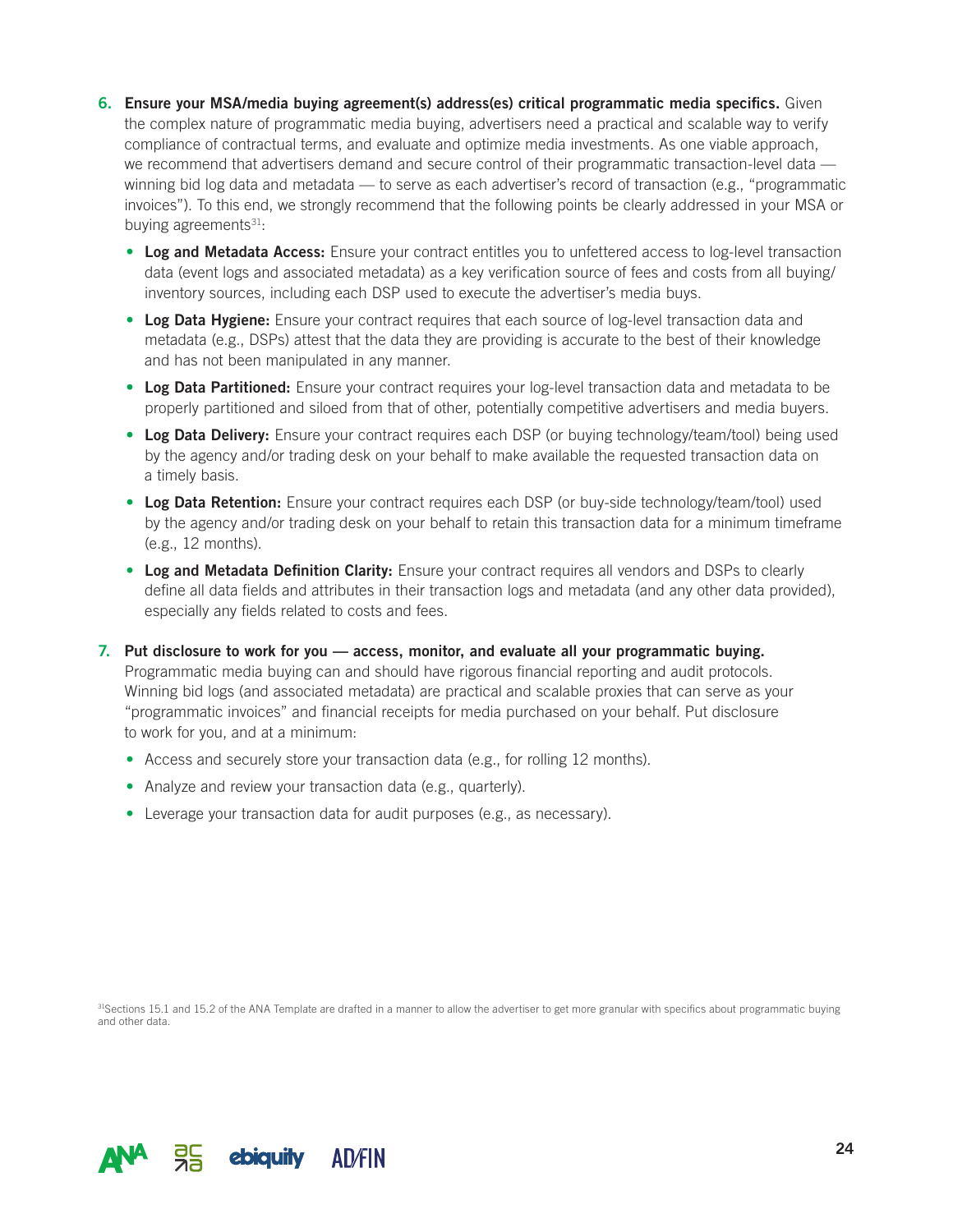Once you are in receipt of your transaction data, you can better verify contract compliance and analyze, track, and optimize your investments across your digital supply chain, knowing much more about:

- Costs and Fees
	- Media/inventory cost of each impression purchased (clearing price)
	- Targeting data cost and vendor of each third-party data segment
	- Verification services cost and vendor for each service deployed
	- o Other ad tech (implemented via DSP) cost and vendor for each service deployed
- Ratios and Benchmarks
	- Working/non-working spend ratio
	- o Inventory/execution spend ratio
	- Data/inventory spend ratio
	- Other custom ratios
- Media Inventory Delivery and CPM details
	- Domain/URL
	- Geolocation
	- Time/date
	- Size/position
	- o DSP/SSP
	- Video/mobile details
	- o Action per impression (view, click, purchase, etc.)<sup>32</sup>
- Optimization Opportunities (a few examples)
	- o Identify most efficient paths to purchase inventory (DSPs, SSPs, publishers)
	- o Identify targeting data performers and investment thresholds
	- o Identify and minimize blinded and malformed inventory
	- $\circ$  Identify optimal budget mix and supply chain
	- Other custom analysis

8. Build and manage a site/publisher inclusion list. An inclusion list<sup>33</sup> is a powerful way for advertisers to maintain control of the sites, pages, and apps their ads appear on or in. Whether digital media buying is done directly or programmatically, your ad still appears on or in an app, page, video, or podcast. Who that publisher is has a lot to do with how well your ad will perform or what happens if it doesn't. If you are a major advertiser, publishers have a big incentive to be on your inclusion list and stay there.

32Note: this can/should be augmented with ad server data and/or data from attribution services.

33An inclusion list is a list of all approved websites, pages, and/or apps that an advertiser is allowing their ads to appear on or in.

![](_page_24_Picture_28.jpeg)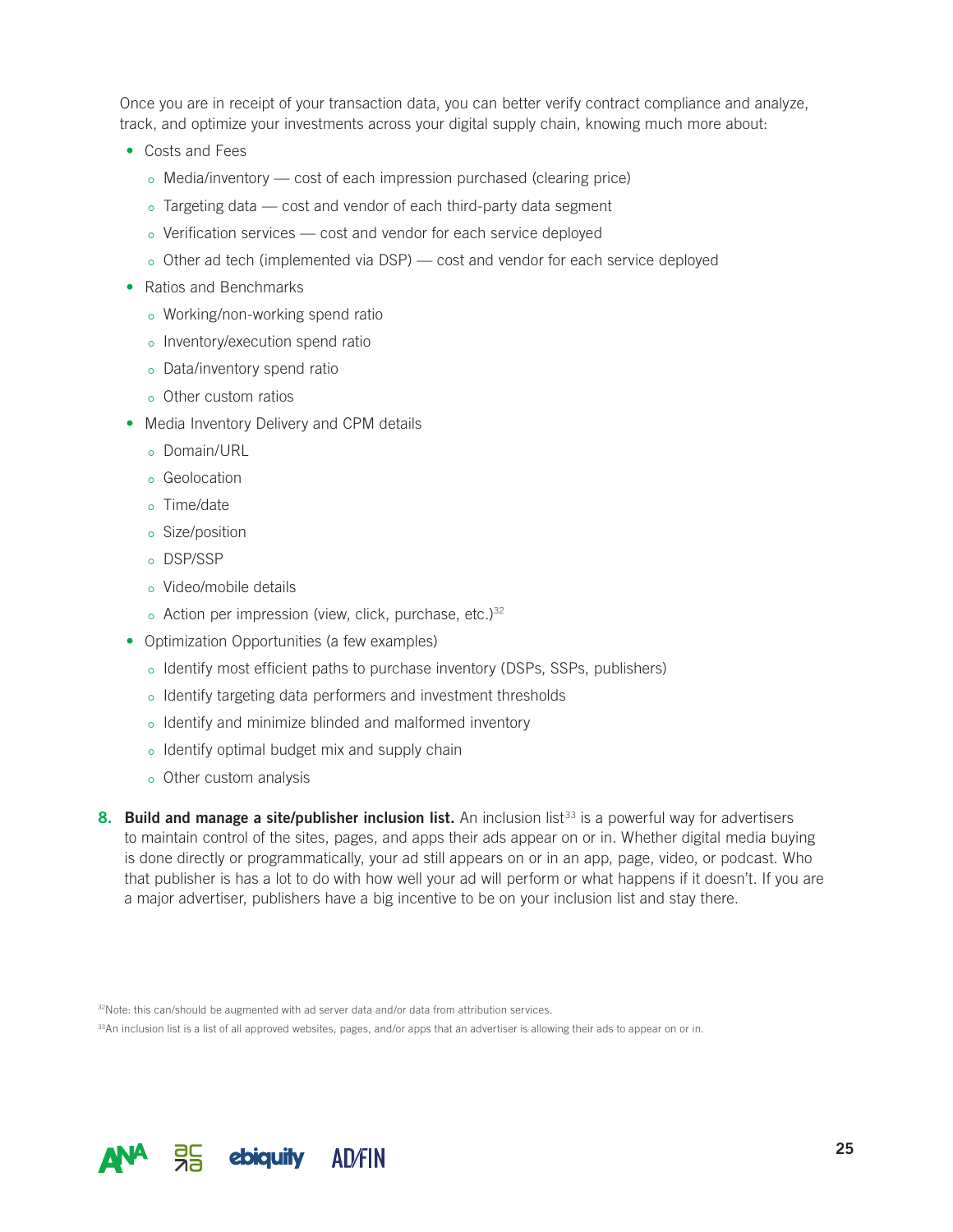- 9. Assess and audit for compliance and to identify opportunities to improve. There are many types of audits, and they can be tailored to the advertiser's specific requirements and objectives. Audits track and measure performance achievements against agreed-upon KPIs (financial and/or process). Digital media audits differ from traditional media audits due to the collection methods of advertiser's data.
	- A financial audit requires the technology to process the volume of data of what was purchased, at what price, and the access to that transaction data.
		- The advertiser may believe that the agency's trading desk stores all the transaction data, while the agency may believe that the transaction data lies within the billing management system. This can get even more complex if the agency uses a service provider to buy search or social media.
		- $\circ$  The agency may even suggest that the only data to be audited is delivery data from the ad server; however, this does not contain any financial transaction data, nor does it provide a guarantee that the media ran on the specific site it was supposed to. It is essential that the advertiser and the agency agree on what the definition of transaction data is, where it is located, and what access to that data is available to the advertiser and auditor.
	- A process audit checks the planning, buying, trafficking, and reporting processes, and the technology that underpins them, to ensure the MSA is being implemented.
	- Some of the technology used in campaign management may have undergone an audit from the Media Rating Council. This should not be confused with an agency audit. However, the use of MRC-audited and MRC-accredited technology could be defined within the MSA.
	- Be aware of all potential conflicts of interest while also ensuring that all data and technology can be validated independent from your media partners.
- 10. Support the creation and nurturing of cost and fee benchmarks and norms in programmatic media. For decades, advertisers and agencies have contributed to benchmarking pools on an anonymized basis to establish norms and comparison points for media costs and performance. This valuable process could justifiably be expanded to include programmatic media.
	- By contributing anonymized data, advertisers will be in a stronger position to understand the true costs of media as well as the costs and benefits associated with each part of the digital supply chain.
	- Access to market benchmarks and norms should lead to the setting of more robust KPIs.
	- Members of the ANA and the ACA should take the lead in contributing to pooling and benchmarking.
- 11. Stay vigilant "trust but verify." Given the changing landscape of digital media, and the potential for new service providers, DSPs, tech providers, data providers, and so on to be added (or dropped) from your media stack, we recommend a data and disclosure review on a recurring basis.

![](_page_25_Picture_12.jpeg)